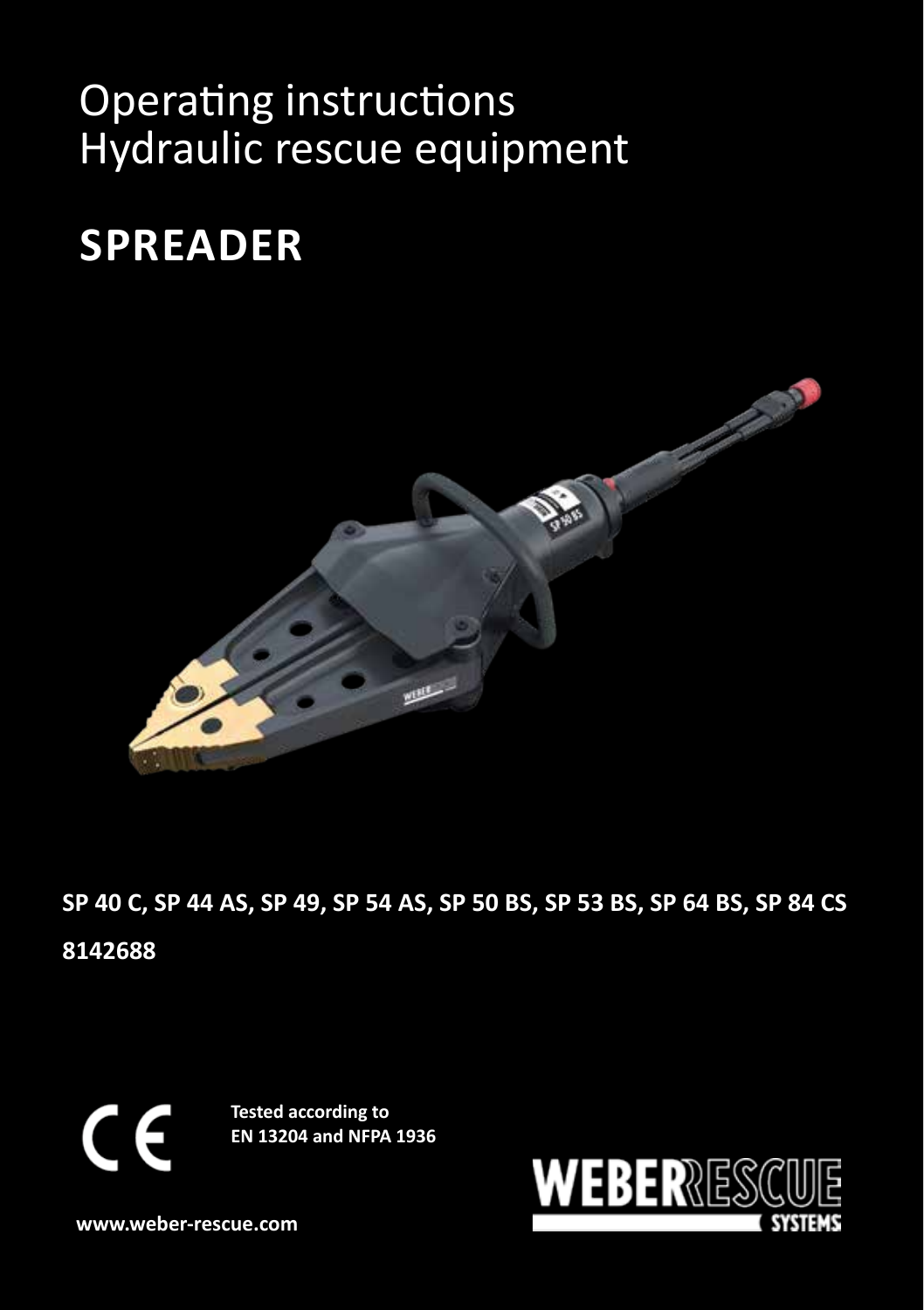

# **Table of contents**

| 1.1<br>1.2<br>1.3<br>1.4<br>1.5<br>1.6               | 1 General information<br>About the operating manual<br><b>Explanation of symbols</b><br>Limitations of liability<br>Copyright<br>Warranty conditions<br><b>Customer service</b>                                           | 4<br>4<br>5<br>6<br>6<br>7<br>7                 |
|------------------------------------------------------|---------------------------------------------------------------------------------------------------------------------------------------------------------------------------------------------------------------------------|-------------------------------------------------|
| 2.1<br>2.2<br>2.3<br>2.4<br>2.5<br>2.6<br>2.7<br>2.8 | 2 Safety<br>Intended use<br>Responsibility of the customer<br>Operating personnel<br>Personal protective equipment<br>Specific hazards<br>Safety devices<br>How to respond in the event of danger or accidents<br>Signage | 8<br>8<br>9<br>10<br>11<br>12<br>14<br>15<br>16 |
| 3<br>3.1<br>3.2<br>3.3                               | <b>Technical data</b><br>Spreader<br>Operating conditions<br>Type plate                                                                                                                                                   | 17<br>17<br>18<br>18                            |
| 4.1<br>4.2<br>4.3<br>4.5<br>4.6                      | 4 Structure and function<br>Overview<br><b>Brief description</b><br>Hydraulic supply<br>Use of the control handle<br>Changing the spreader tips                                                                           | 19<br>19<br>19<br>20<br>24<br>25                |
| 5.1<br>5.2<br>5.3<br>5.4<br>5.5<br>5.6               | 5 Possible applications<br>Safety information<br>Spreading<br>Pulling<br>Crushing<br>Lifting<br>Peeling                                                                                                                   | 26<br>26<br>26<br>27<br>28<br>29<br>29          |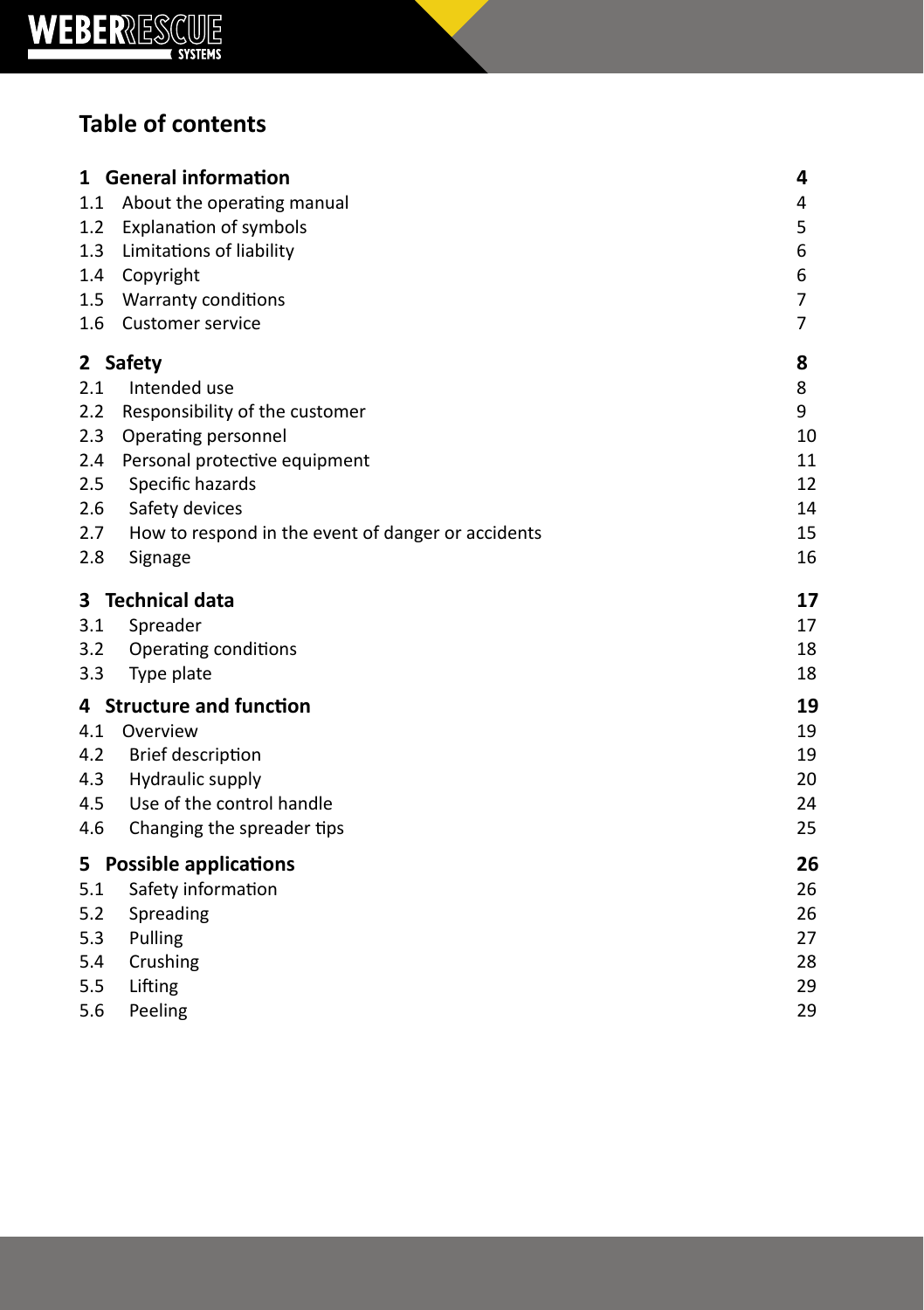|                | 6 Transport, packaging and storage | 30 |
|----------------|------------------------------------|----|
| 6.1            | Safety information                 | 30 |
| 6.2            | Transport inspection               | 30 |
| 6.3            | Symbols on the packaging           | 31 |
| 6.4            | Disposal of packaging              | 31 |
| 6.5            | Storage                            | 31 |
| 7 <sup>7</sup> | Installation and commissioning     | 32 |
| 7.1            | Safety information                 | 32 |
| 7.2            | Checking                           | 33 |
| 7.3            | Installation                       | 33 |
| 7.4            | Shutting down (end of work)        | 34 |
|                | 8 Service                          | 35 |
| 8.1            | Safety information                 | 35 |
| 8.2            | Care and maintenance               | 35 |
| 8.3            | Maintenance schedule               | 36 |
| 9 Malfunctions |                                    |    |
| 10             | Decommissioning / Recycling        | 38 |
|                | 11 EC Declaration of Conformity    | 39 |

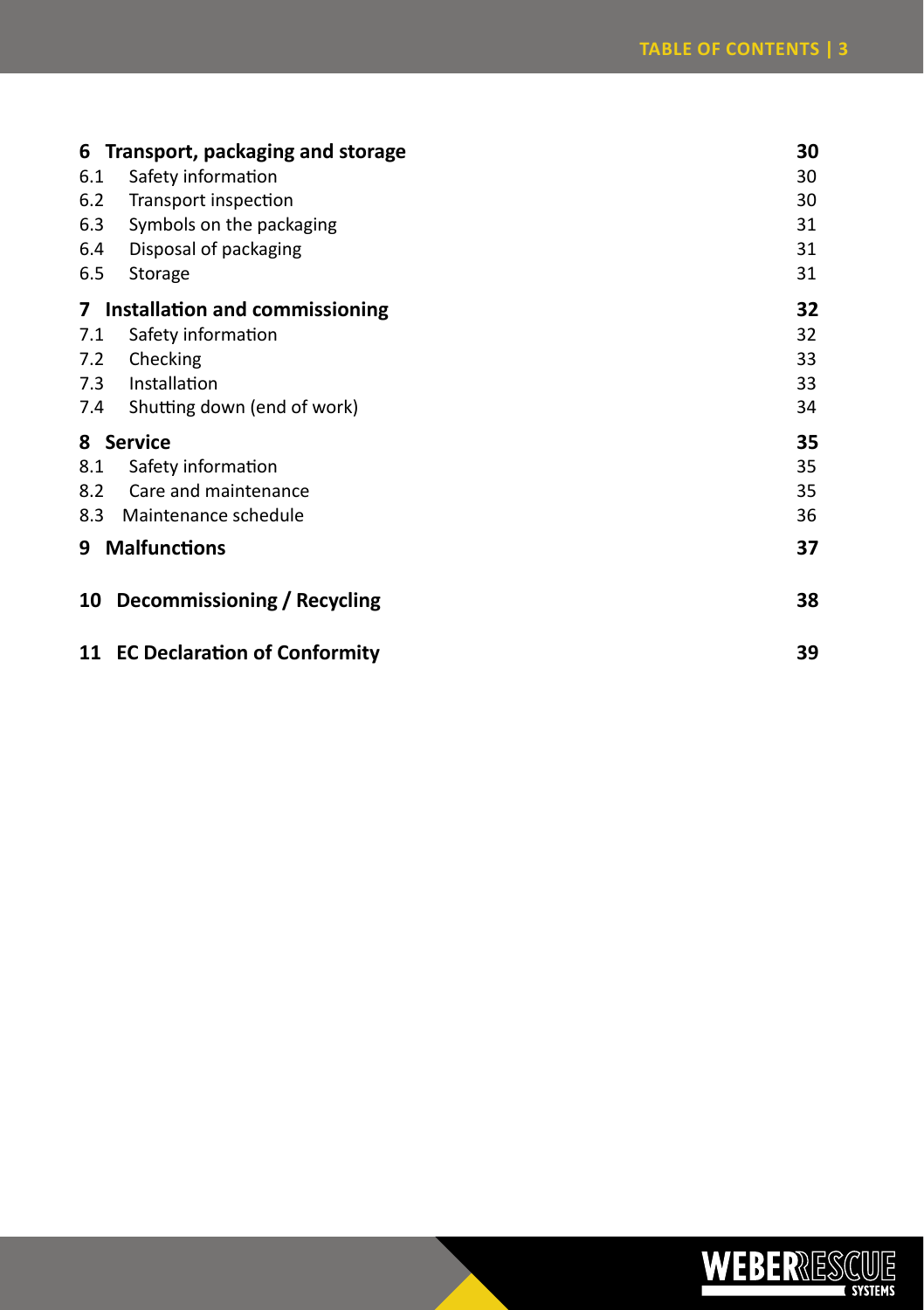

# **1 General information**

### 1.1 About the operating manual

This operating manual provides important information on using spreader devices. Proper compliance with all specified safety instructions and guidelines is a prerequisite for safe work.

Furthermore, adhere to the local accident prevention guidelines and general safety regulations for the region in which the devices are used.

These operating instructions must be carefully read prior to starting any work! They are an inherent part of the product and must be kept in a place that is known and accessible to personnel at all times.

This documentation contains information for operating your equipment. However, you may also find information which may not directly apply to your specific equipment.

All information, technical data, graphics and diagrams contained in these operating instructions are based on the latest data available at the time of the document's creation.

We recommend that, in addition to carefully reading through the operating manual, you be trained on handling the rescue equipment (possible applications, application tactics, etc.) by our qualified trainers.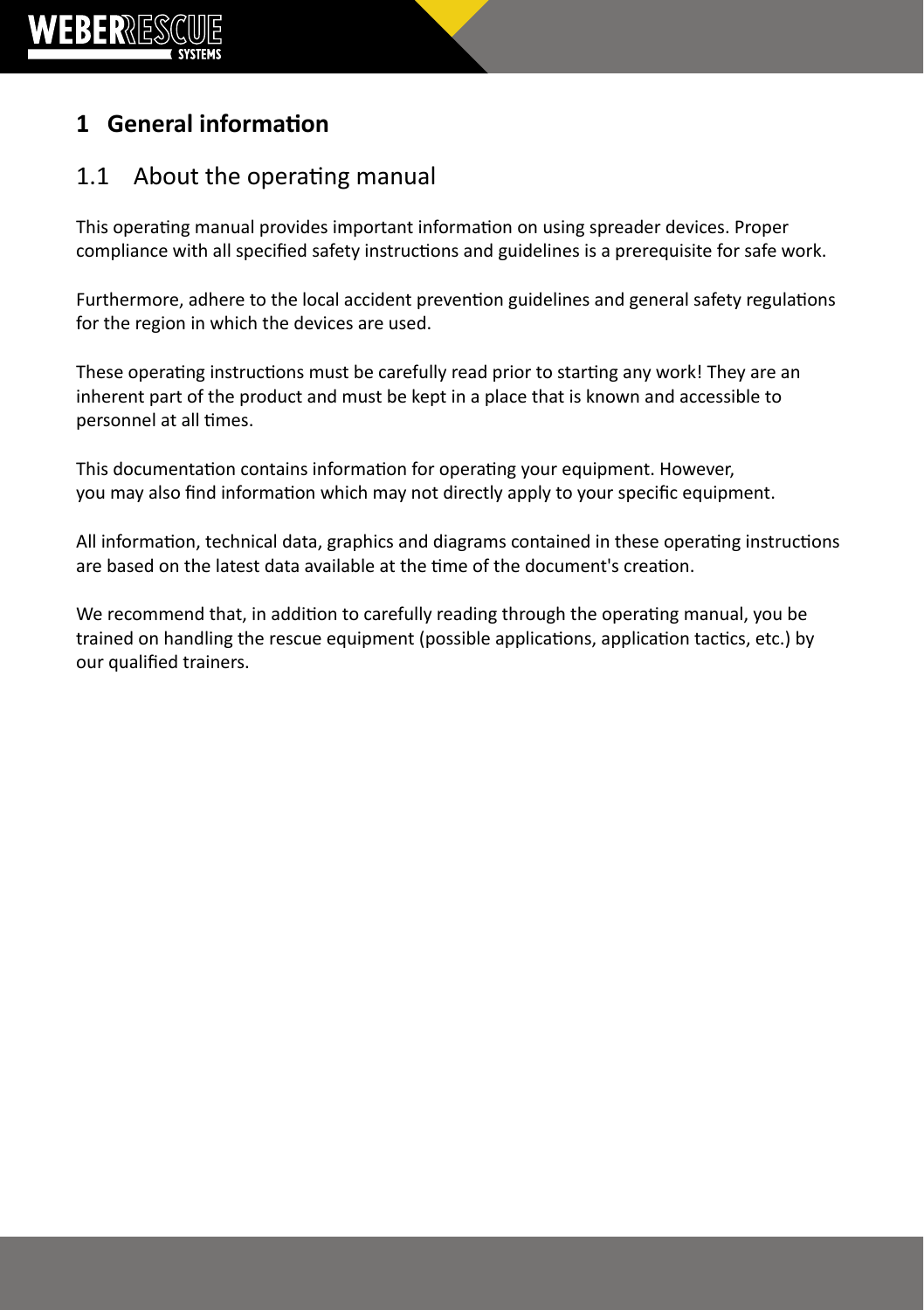### 1.2 Explanation of symbols

#### **Warnings**

Warnings are marked by symbols in this operating manual. The individual instructions are introduced by signal words that express the severity of the hazard.

It is essential to comply with the instructions in order to prevent accidents, injuries and damage to property.



#### **DANGER!**

… indicates an imminently dangerous situation that can result in death or serious injury if not avoided.



**WARNING!**

… indicates a potentially dangerous situation that can result in death or serious injury if not avoided.



#### **CAUTION!**

… indicates a potentially dangerous situation that can result in minor or light injuries if not avoided.



#### **ATTENTION!**

… indicates a potentially dangerous situation that can result in material damage if not avoided.

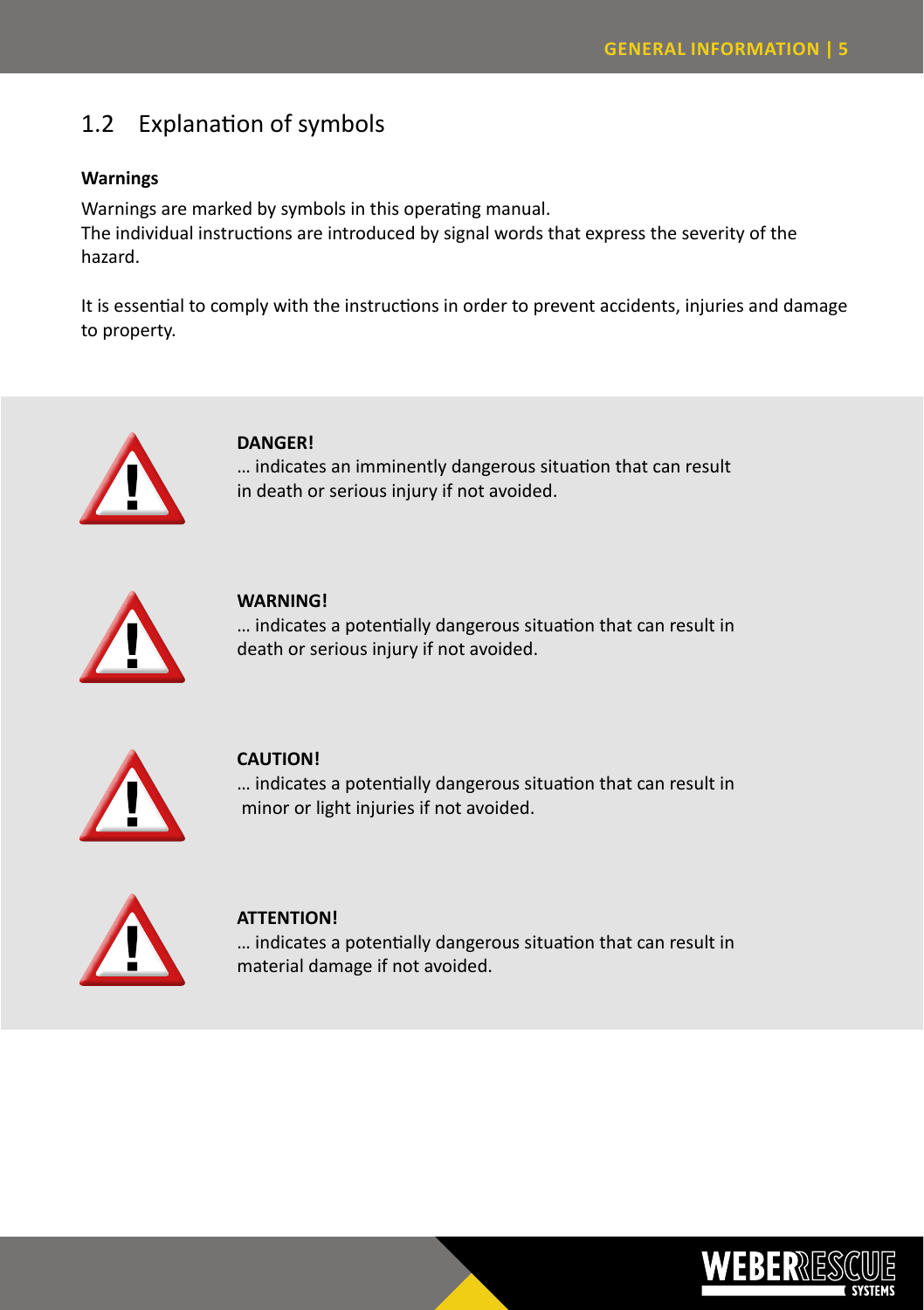

 $\bullet$ 

#### **Tips and recommendations**



... highlights useful tips and recommendations, as well as i nformation for efficient, trouble-free operation.

### 1.3 Limitations of liability

All information and instructions in this operating manual have been compiled in keeping with applicable standards and guidelines, the current state of technology, and our many years of knowledge and experience.

The manufacturer assumes no liability for damage due to:

- Failure to comply with the operating manual
- Unintended use
- Assignment of untrained personnel
- Unauthorised modifications
- Technical changes
- Use of non-approved replacement parts
- Use of non-original replacement parts

The actual scope of delivery can vary from the explanations and graphic representations provided in this manual in the case of special versions, or due to technical changes.

### 1.4 Copyright

All texts, diagrams, drawings and images in this operating manual may be used without restriction and without any prior approval.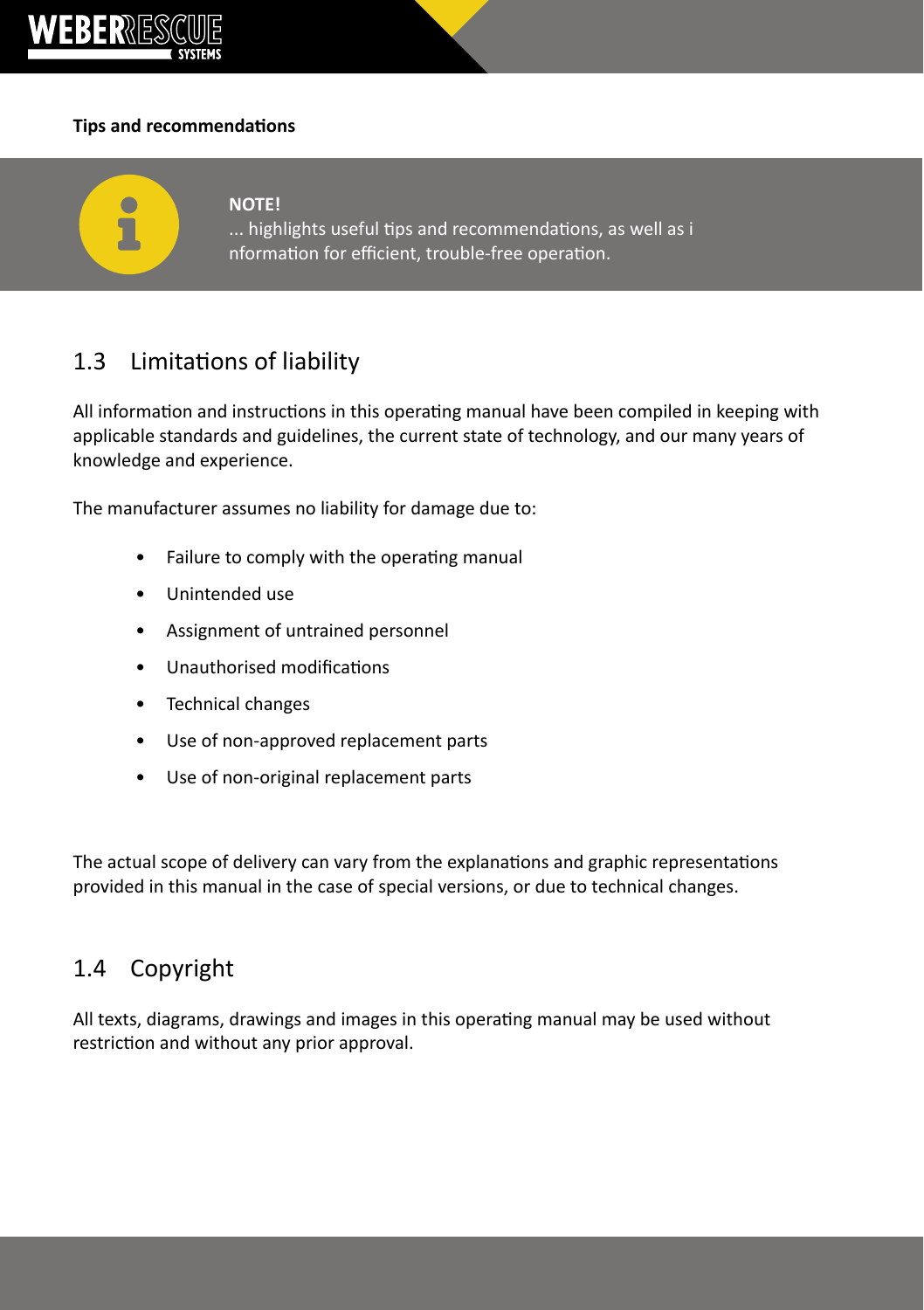

#### **NOTE!**

Further information, images and drawings can be found on our website www.weber-rescue.com

### 1.5 Warranty conditions

The warranty conditions can be found as a separate document in the sales documentation.

### 1.6 Customer service

Our customer service is available to you for technical information.

#### **Germany**

DEG Service Center Phone: +49 (0)7135 71 10112 E-mail: servicecenter@weber-rescue.com

#### **Austria**

ATL Service Center Phone: +43 (0) 7255 6237-12473 E-mail: ATL.Servicecenter@weber-rescue.com

#### **International:**

For questions regarding spare parts, service and repair, please contact our certified local service partners. Scan this QR code for an overview of our worldwide service and sales network.





#### **NOTE!**

When contacting our customer service department please state your equipment's designation, type and production year. These details can be found on the equipment type plate.

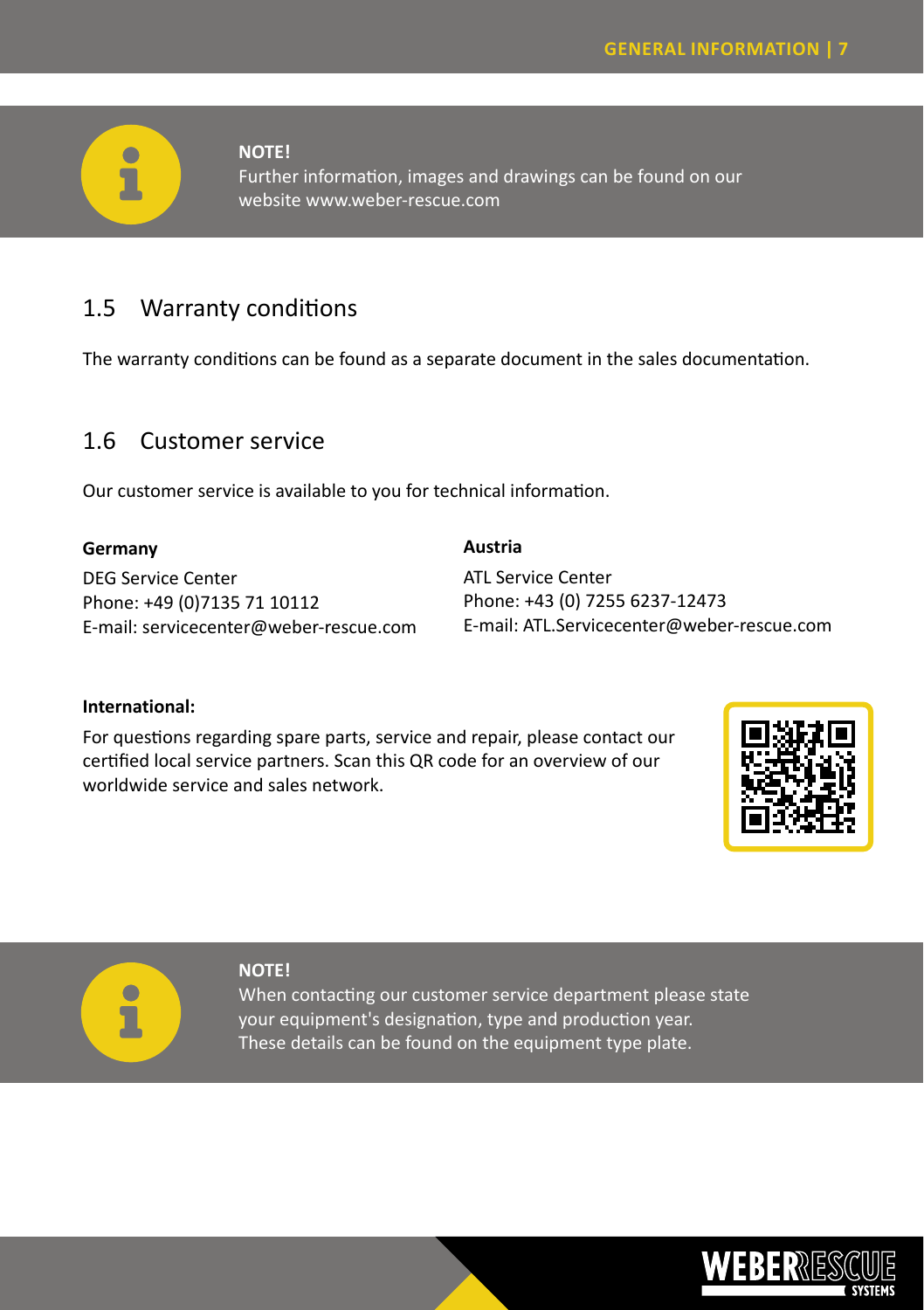

# **2 Safety**

This section of the operating manual provides a comprehensive overview of all the important safety aspects for optimal protection of operating personnel, as well as for safe and trouble-free operation.

Significant hazards can occur if the handling and safety instructions in this manual are not complied with.

# 2.1 Intended use

The hydraulic spreaders are designed and tested exclusively for the appropriate designated purposes described here. All other activities are fundamentally prohibited.

**Spreaders** (SP 40 C, SP 44 AS, SP 49, SP 54 AS, SP 50 BS, SP 53 BS, SP 64 BS, SP 80 CS)

- All of the spreaders are designed as one-man devices and may therefore be operated by one person only.
- The devices serve exclusively for the opening of doors, the lifting of vehicles or other moveable loads, the pushing away and moving of vehicle parts and loads and the crushing of tubes and pillars.
- The spreader tips should be used whenever possible for crushing.
- The spreader tips can be used as a peeling tool.
- The chain set is to be used exclusively for pulling.



### **WARNING! Improper use can be dangerous!**

Any improper or unintended use of the devices can be hazardous!

Therefore, make absolutely sure that:

- » The devices are used only for the applications stated above.
- » All other information on proper use of the devices in Chapter 5 (Possible applications) is observed.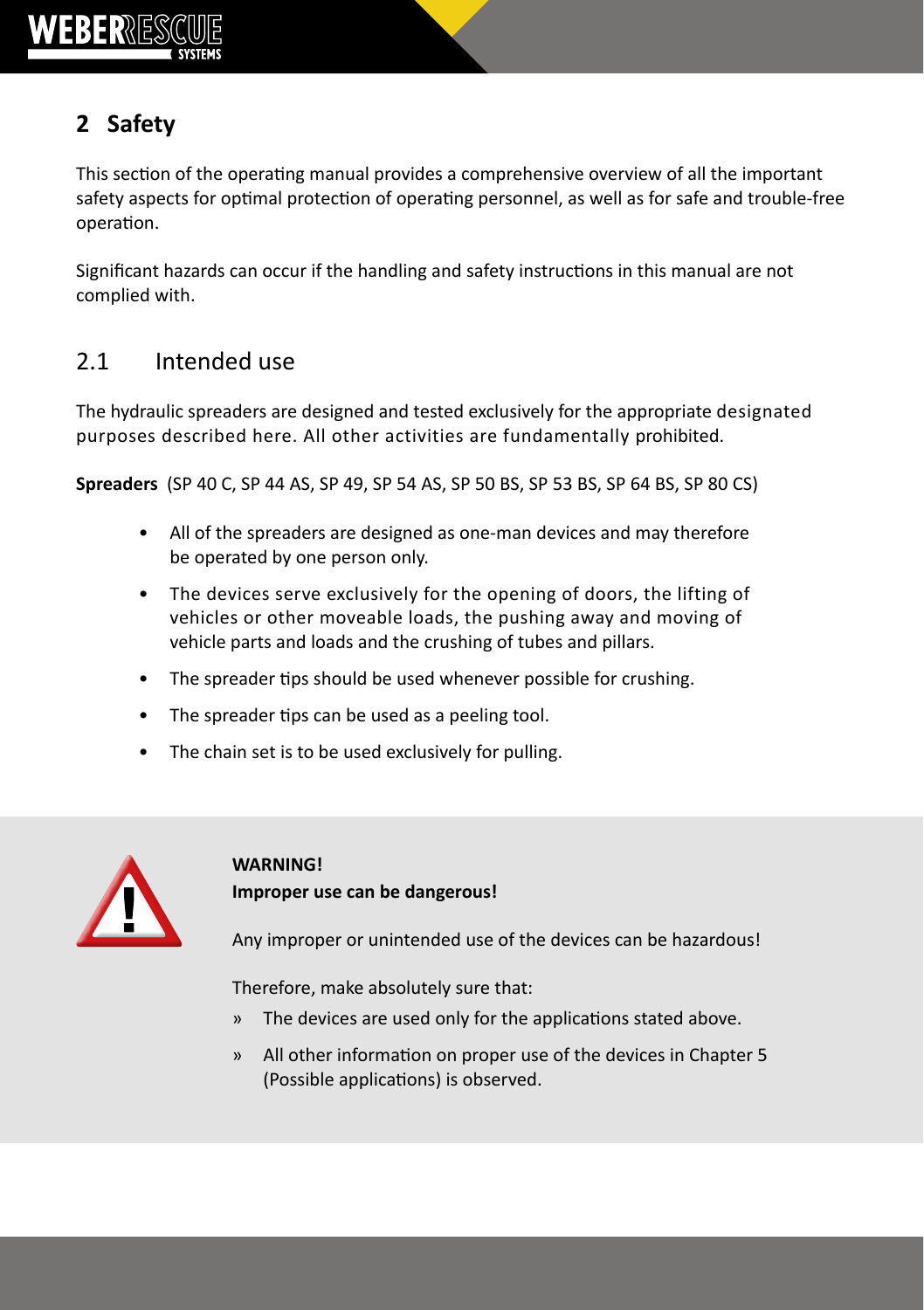### 2.2 Responsibility of the customer

In addition to the health and safety instructions in this operating manual, one must adhere to the safety, accident prevention, and environmental protection guidelines for the region in which the equipment is used. Particularly applicable in this regard:

- The customer must be familiar with the applicable health and safety provisions and in a hazard analysis identify other hazards that may exist at the equipment's installation site due to the special working conditions.
- The customer must clearly regulate and specify responsibilities for installation, operation, maintenance and cleaning.
- The customer must ensure that all personnel who handle the equipment have fully read and understood the operating manual.
- In addition, at regular intervals, the operator must train personnel and inform them of the hazards of working with the equipment.

Moreover, the customer is responsible for ensuring that the equipment is always in technically faultless condition. Consequently, the following applies:

- After each use, and at least once a year, a visual inspection of the equipment must be carried out by a trained individual (according to DGUV Grundsatz 305-002 or country-specific guidelines).
- Every three years, or if you have doubts about the safety or reliability of the equipment, functional testing and stress testing must be carried out (according to DGUV Grundsatz 305-002 or country-specific guidelines).

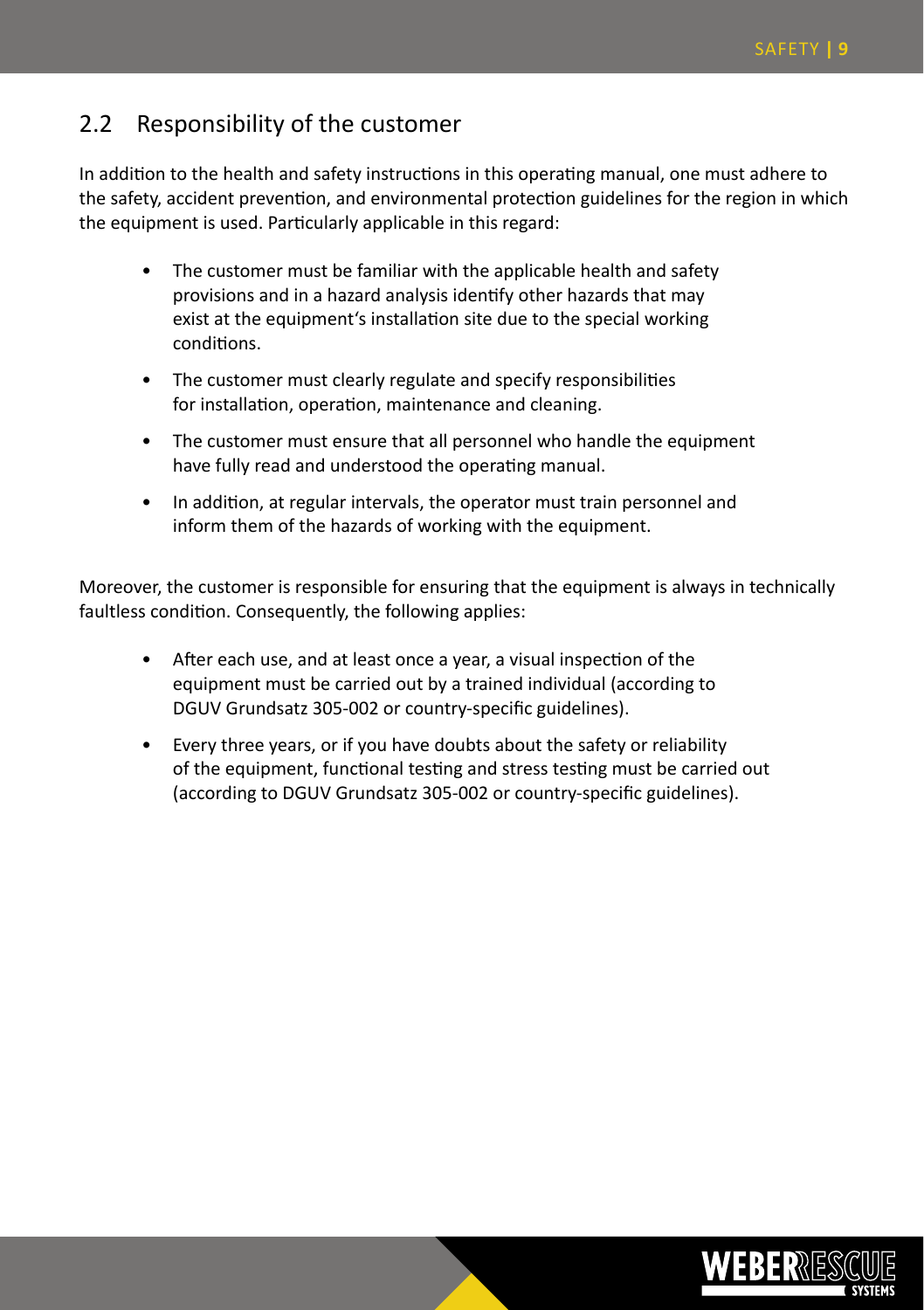

# 2.3 Operating personnel

The following qualifications are cited in the operating instructions for the various activity areas:

**• Trained individual**

is informed through training offered by the customer about the tasks assigned to him and the possible dangers of improper conduct.

**• Specialist**

is someone who, due to specialised training, skills and experience, as well as knowledge of the applicable stipulations by the manufacturer, is capable of executing the tasks assigned to him or her and of independently recognising possible hazards.



### **WARNING! Inadequate training can result in injuries!**

Improper handling of the equipment can lead to serious injury or material damage.

Therefore, make absolutely sure to:

- » allow particular tasks to be carried out only by the persons stated in the relevant chapter of this manual.
- » When in doubt, call in specialists immediately.



#### **NOTE!**

The equipment may not be used by personnel who have consumed alcohol, medication or drugs!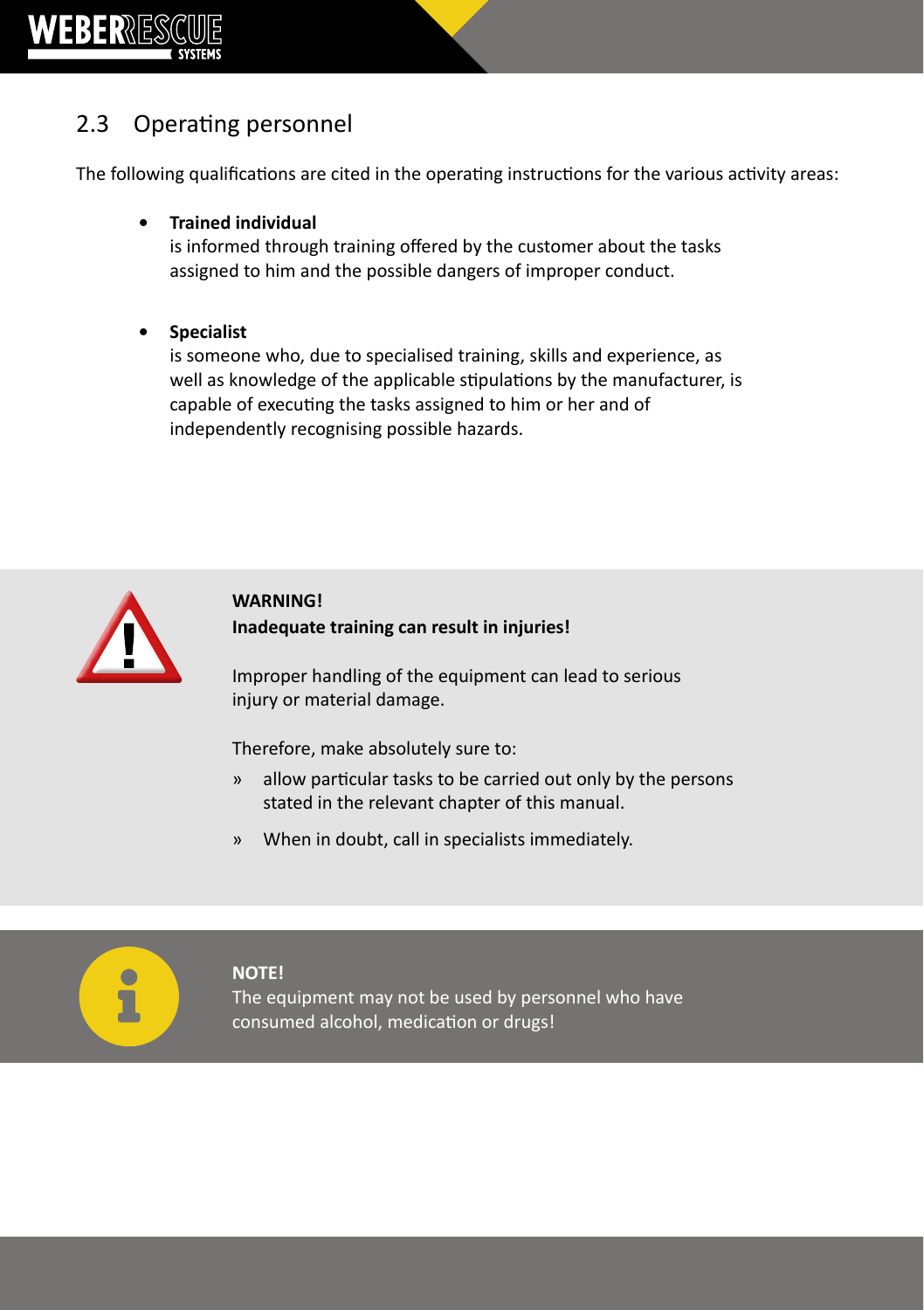### 2.4 Personal protective equipment

Wearing personal protective equipment (PPE) is essential to minimise the risks to operating personnel when working with the hydraulic rescue devices.

**It is essential to wear the following protective clothing for all work:**



#### **Protective work clothing**

Tight-fitting work clothing with tight sleeves and no protruding parts must be worn when working. It mostly serves to protect against entanglement by moving equipment parts.



#### **Safety shoes**

Steel-toed safety shoes must always be worn as protection against heavy falling parts and from slipping on slick surfaces.



#### **Work gloves**

Work gloves must be worn when working with the equipment to provide protection from sharp edges and shards of glass.



#### **Helmet with face shield**

A helmet with face shield must be worn for protection against flying or falling parts and shards of glass.



#### **Protective goggles**

Protective goggles must also be worn in addition to the face shield in order to protect the eyes from flying objects.

#### **The following must also be worn for certain work:**



#### **Ear protectors**

In addition to the basic protective equipment, ear protectors must also be worn to protect your hearing.

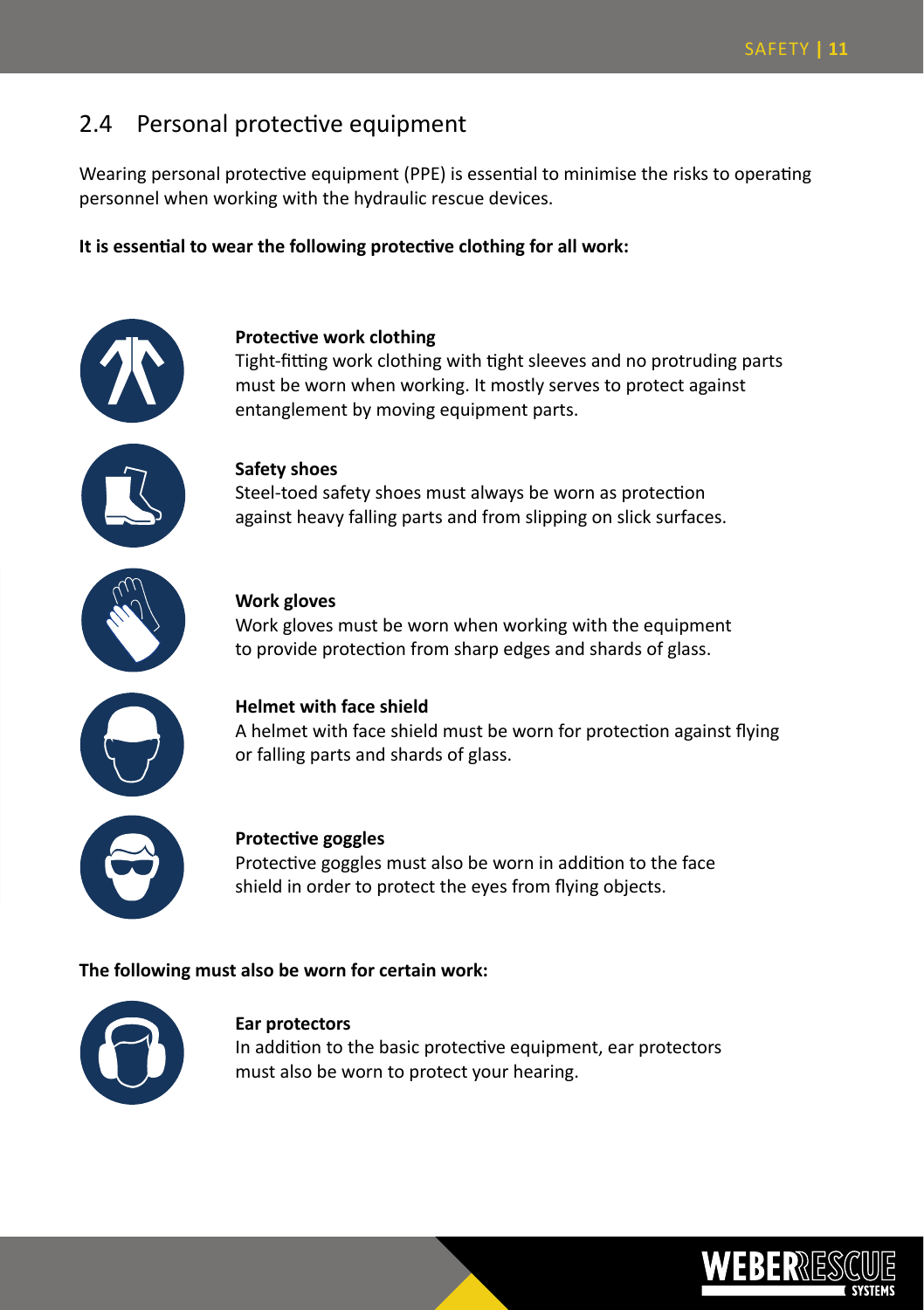

# 2.5 Specific hazards

The hazards arising from the risk analysis are listed in the following section.

Follow the safety instructions listed here and the warnings in the other sections of this manual to minimise potential health hazards and avoid dangerous situations.

**Electricity**



### **DANGER! Danger of fatal electric shock!**

There is an imminent life-threatening danger if live parts are touched. Damage to insulation or to specific components can pose a fatal hazard.

Therefore:

- » If the insulation is damaged, immediately disconnect the power supply and arrange for repairs.
- » Allow only qualified electricians to work on the electrical equipment.
- » For all work on the electrical equipment, it must be disconnected from the power source, and it must be checked that the device is de-energised.
- » Prior to maintenance, cleaning and repair work, the power supply must be switched off and secured to prevent it from being switched back on again.
- » Do not bypass or disable fuses. When changing the fuses, ensure that they have the correct amperage.
- » Keep moisture away from live parts. This can lead to a short-circuit.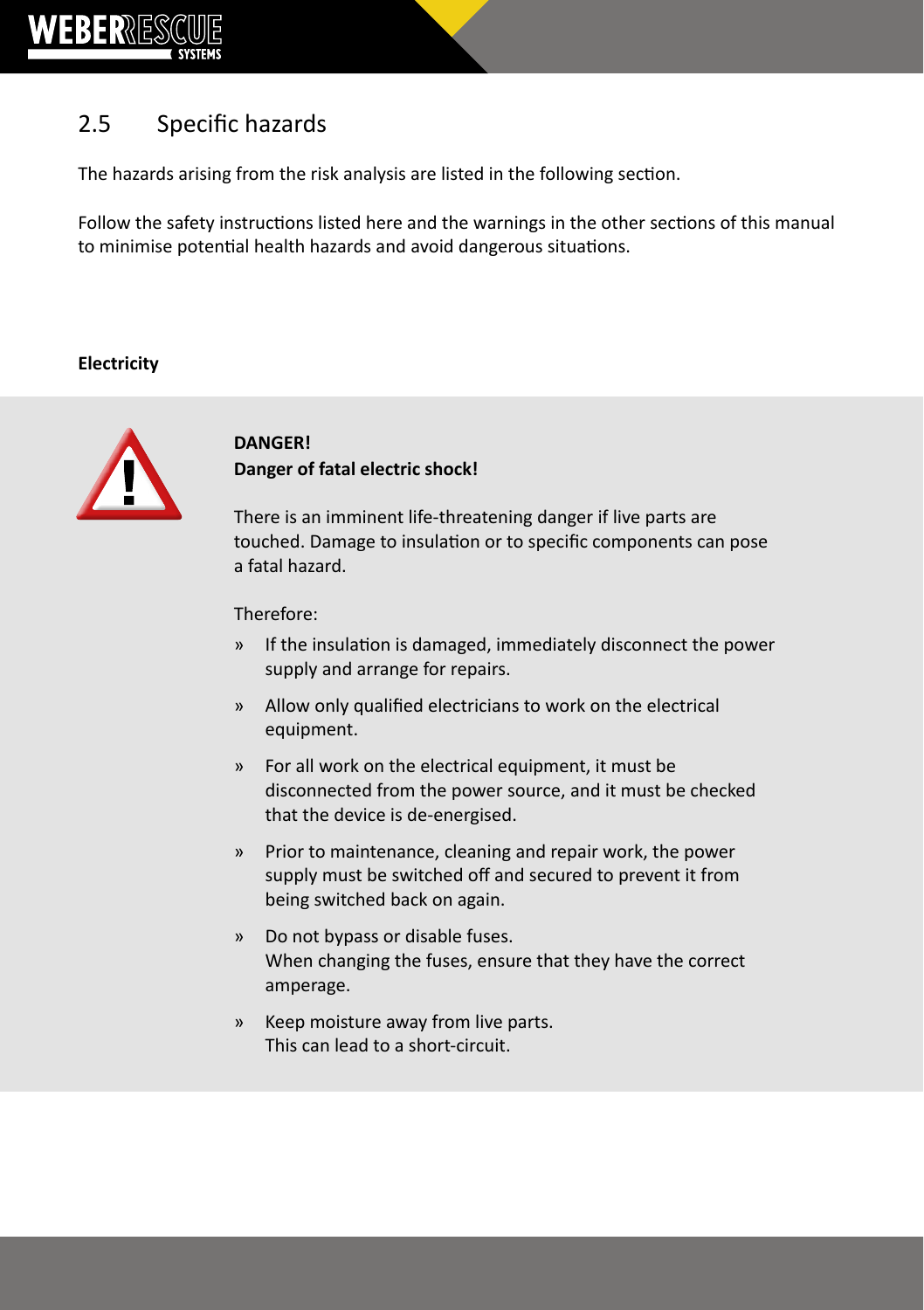#### **Noise**



#### **WARNING! Noise can damage hearing!**

The noise occurring in the work area can cause severe hearing damage.

#### Therefore:

- » You should also wear ear protectors when carrying out certain noise-producing tasks.
- » Do not stay in the hazardous area longer than necessary.

#### **Hydraulic power**



#### **WARNING! Hydraulic power hazard!**

Serious injury can result due to the released hydraulic forces and escaping hydraulic oil.

Therefore:

- » Constantly monitor the device during the work procedure and set down if necessary.
- » Inspect the hose lines and devices for damage after every use.
- » Avoid skin contact with the hydraulic oil (wear protective gloves).
- » Immediately remove the hydraulic oil from wounds and consult a doctor.

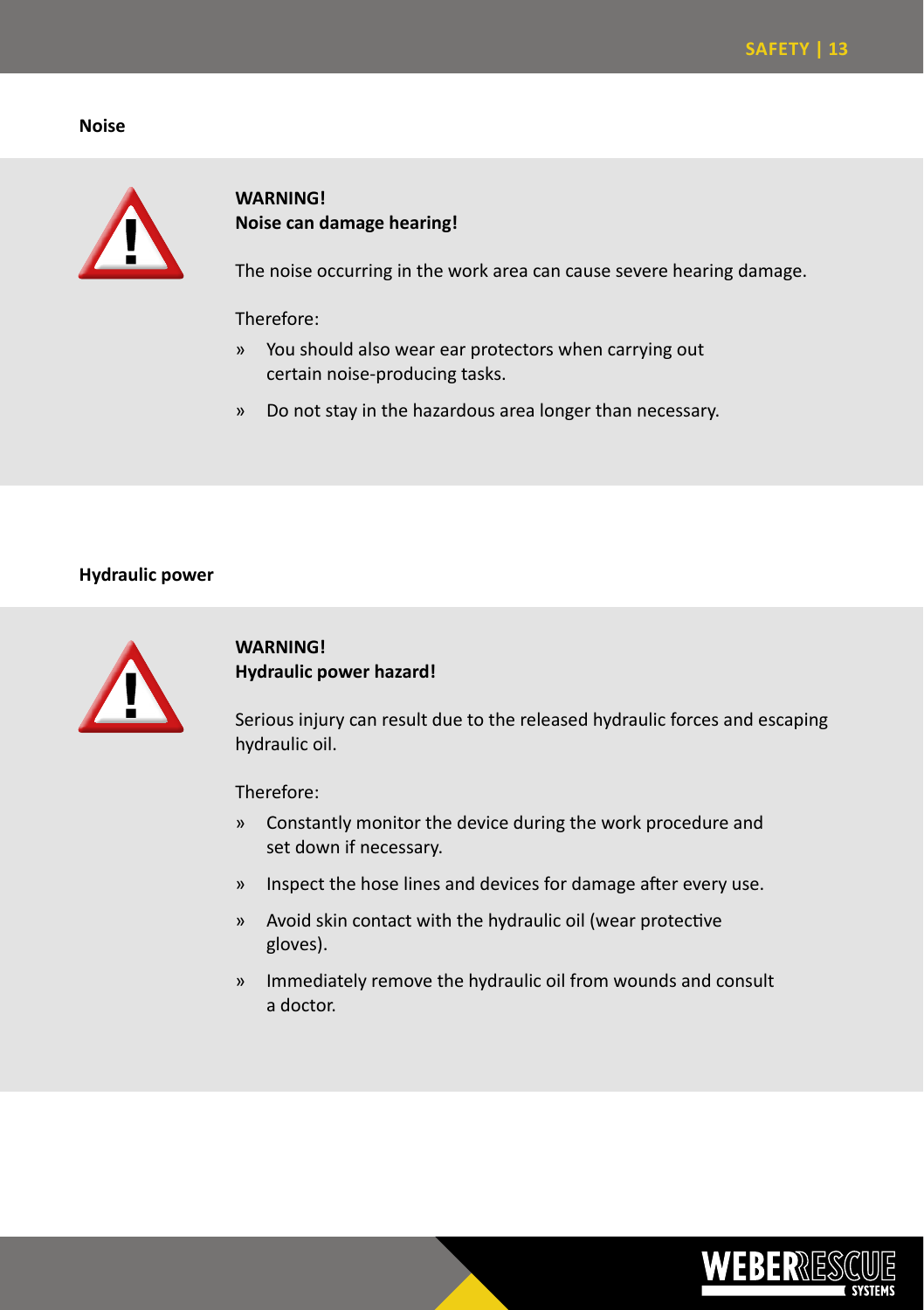

# 2.6 Safety devices

#### **Safety valve for SKS couplings**

If the return line is not correctly coupled such that the oil cannot return then a safety valve integrated into the control handle actuates in order to protect the equipment and the operator. This causes hydraulic oil to seep harmlessly from the end of the handle.

Move the switching valve on the hydraulic power unit immediately to the "0" position and connect the coupling parts together correctly.





**WARNING! Danger due to incompletely coupled SKS return line!**

If the return line (T) is not correctly connected with the SKS coupling system the device can move independently until the safety valve responds!

#### Therefore:

- » Always check SKS couplings for correct locking.
- » Make sure that hands and other parts of the body are not within the working range of the moving parts.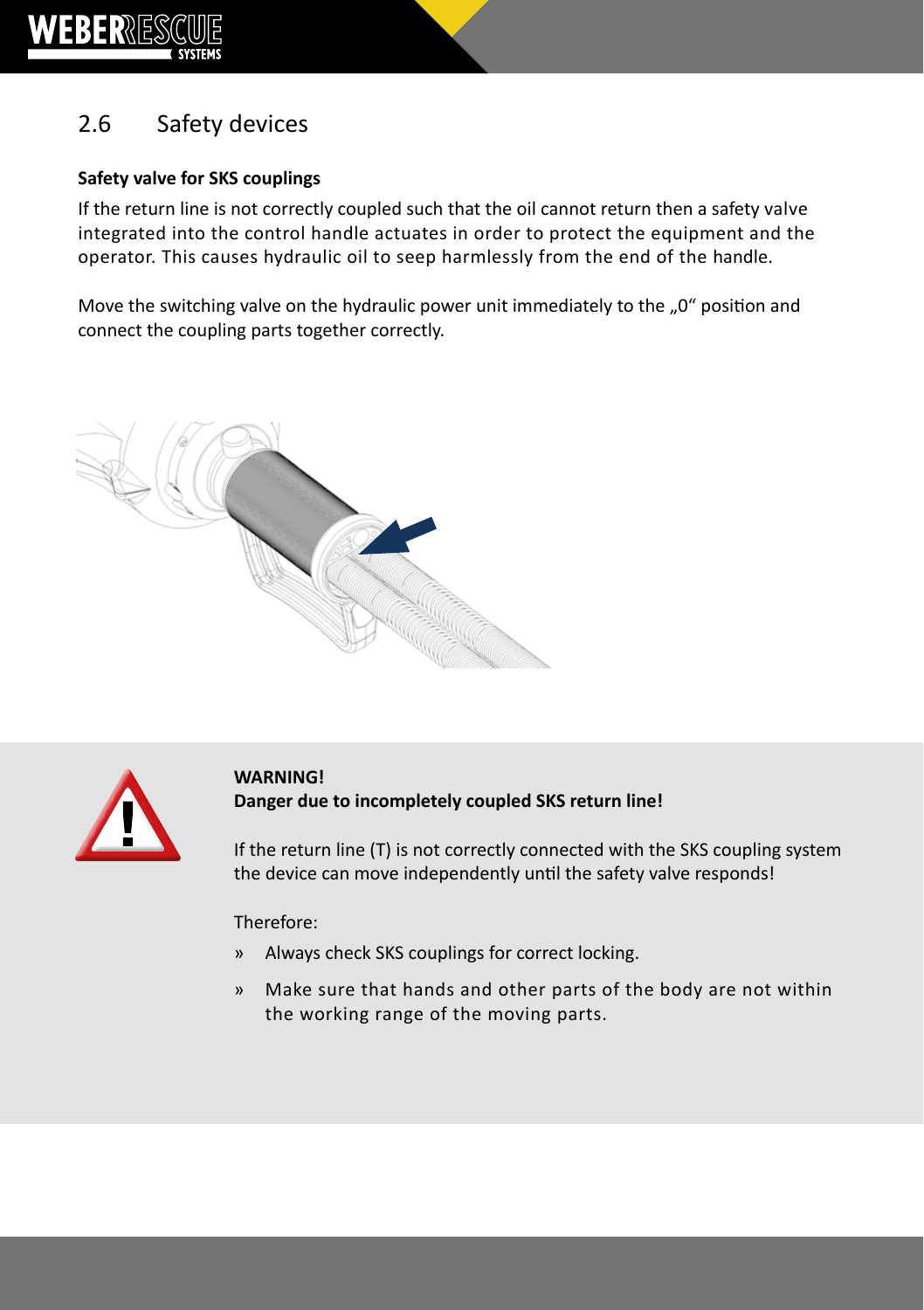### 2.7 How to respond in the event of danger or accidents

#### **Preventive measures**

- Always be prepared for accidents
- Keep first aid equipment (first aid kit, blankets, etc.) at hand
- Familiarise personnel with accident alarms, first aid gear, and emergency equipment
- Keep entryways clear for emergency vehicles

#### **In the event of an accident**

- Shut down equipment immediately
- Initiate first aid measures
- Get people out of the danger zone
- Inform the responsible parties at the site of the incident
- Notify a doctor and/or the fire brigade
- Clear entryways for emergency vehicles

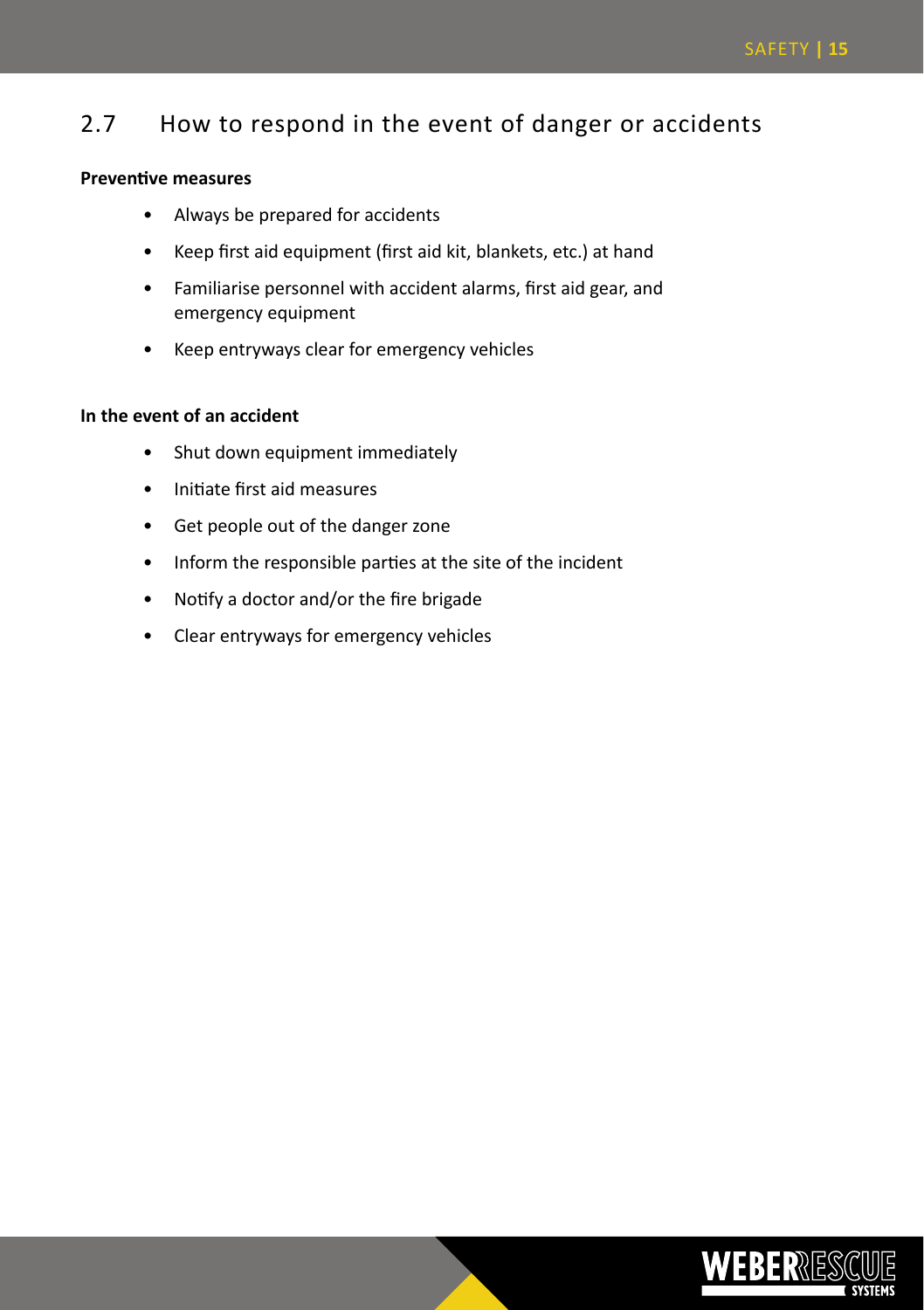

# 2.8 Signage

The equipment bears the following symbols and instructional signs. They refer to the immediate vicinity in which they are affixed.



#### **Comply with the operating manual**

Do not use the marked equipment until you have read the operating manual.



#### **Hand injury warning**

When working with the equipment, take care to avoid hand injuries through trapping or sharp edges.



#### **WARNING! Danger of injury due to illegible symbols!**

Over time, stickers and symbols on the equipment can become soiled or otherwise illegible.

Therefore, make absolutely sure to:

- » keep all safety, warning and operating information on the device easily legible.
- » replace damaged signs and stickers immediately.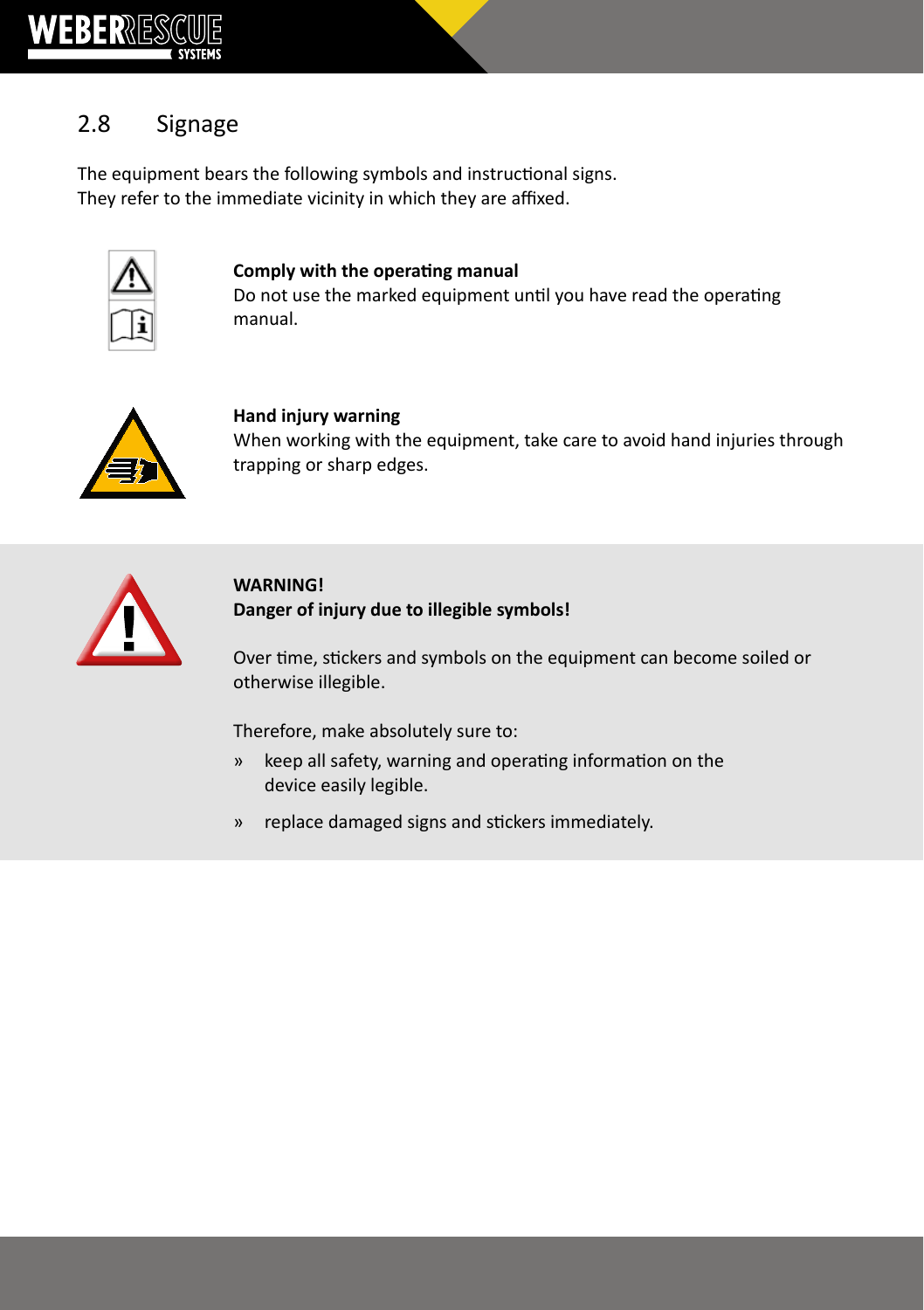# **3 Technical data**

# 3.1 Spreader





SP 40 C SP 44 AS SP 53 BS













|                                    | <b>SP 40 C</b>     | <b>SP 44 AS</b>    | SP 49              | <b>SP 53 BS</b>    |
|------------------------------------|--------------------|--------------------|--------------------|--------------------|
| Dimensions (LxWxH)                 | 708 x 269 x 188 mm | 708 x 250 x 190 mm | 791 x 248 x 199 mm | 836 x 299 x 216 mm |
| Weight                             | 9,8 kg             | 13,3 kg            | 19,9 kg            | 20,3 kg            |
| <b>Spreading distance</b>          | 515 mm             | 610 mm             | 710 mm             | 800 mm             |
| <b>Pulling distance</b>            | 370 mm             | 460 mm             | 561 mm             | 645 mm             |
| Spreading force in working range * | $40 - 173$ kN      | 44 - 857 kN        | 49-330 kN          | 53 - 421 kN        |
| <b>Pulling force</b>               | $46 - 70$ kN       | $45 - 74$ kN       | $38 - 48$ kN       | 39 - 66 kN         |
| Max. squeezing force *             | 56 kN              | 149 kN             | 101 kN             | 100 kN             |
| <b>Nominal pressure</b>            | 700 bar            | 700 bar            | 700 bar            | 700 bar            |
| <b>EN class (EN 13204)</b>         |                    | AS 44/610-13,3     | AS 49/710-19,9     | BS 53/800-20,3     |
| ID No.                             | 1087650            | 1082518            | 5933633            | 1058125            |
|                                    |                    |                    |                    |                    |
|                                    | <b>SP 54 AS</b>    | <b>SP 50 BS</b>    | <b>SP 64 BS</b>    | <b>SP 84 CS</b>    |
| Dimensions (LxWxH)                 | 821 x 282 x 200 mm | 854 x 282 x 200 mm | 879 x 307 x 210 mm | 790 x 307 x 210 mm |
| Weight                             | 16,9 kg            | 17,1 kg            | 20,1 kg            | 19,8 kg            |
| <b>Spreading distance</b>          | 735 mm             | 805 mm             | 820 mm             | 660 mm             |
| <b>Pulling distance</b>            | 620 mm             | 680 mm             | 702 mm             | 540 mm             |
| Spreading force in working range * | 55 - 501 kN        | 50 - 501 kN        | 64 - 680 mm        | 82 - 680 mm        |
| Max. pulling force                 | 70 kN              | 67 kN              | 74 kN              | 93kN               |
| Max. squeezing force *             | 144 kN             | 144 kN             | 129 kN             | 129 kN             |
| <b>Nominal pressure</b>            | 700 bar            | 700 bar            | 700 bar            | 700 bar            |
| <b>EN class (EN 13204)</b>         | AS55/735-16,9      | BS50/805-17,1      | BS64/820-20,1      | CS82/660-19,8      |

\* per EN 13204

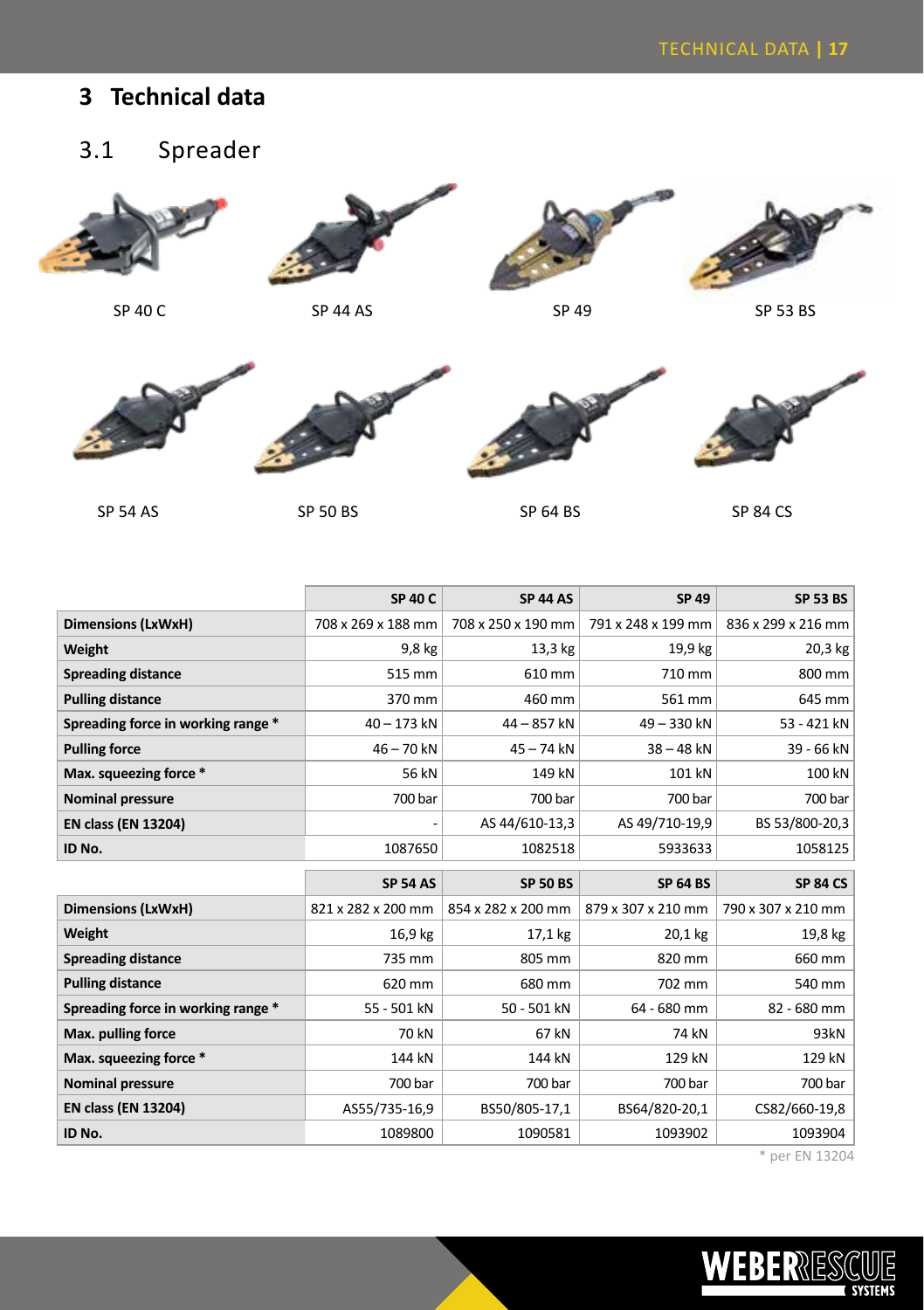

# 3.2 Operating conditions

The permissible operating temperature range for the spreader lies between -20° C and +55° C. Reliable operation cannot be guaranteed outside of this range.

#### **Underwater operation**

The spreader can also be used under water. Do not exceed the maximum submersion depth of 40 metres with this. At this depth the water pressure still has no influence on the hydraulic pressure in the equipment and the hoses.



**NOTE !**

After underwater use in saltwater, the equipment must be completely disassembled and cleaned. With fresh water complete cleaning is sufficient.

# 3.3 Type plate

On all spreder devices, the type plate is located on the body. It shows the serial number, production date, nominal pressure and device designation.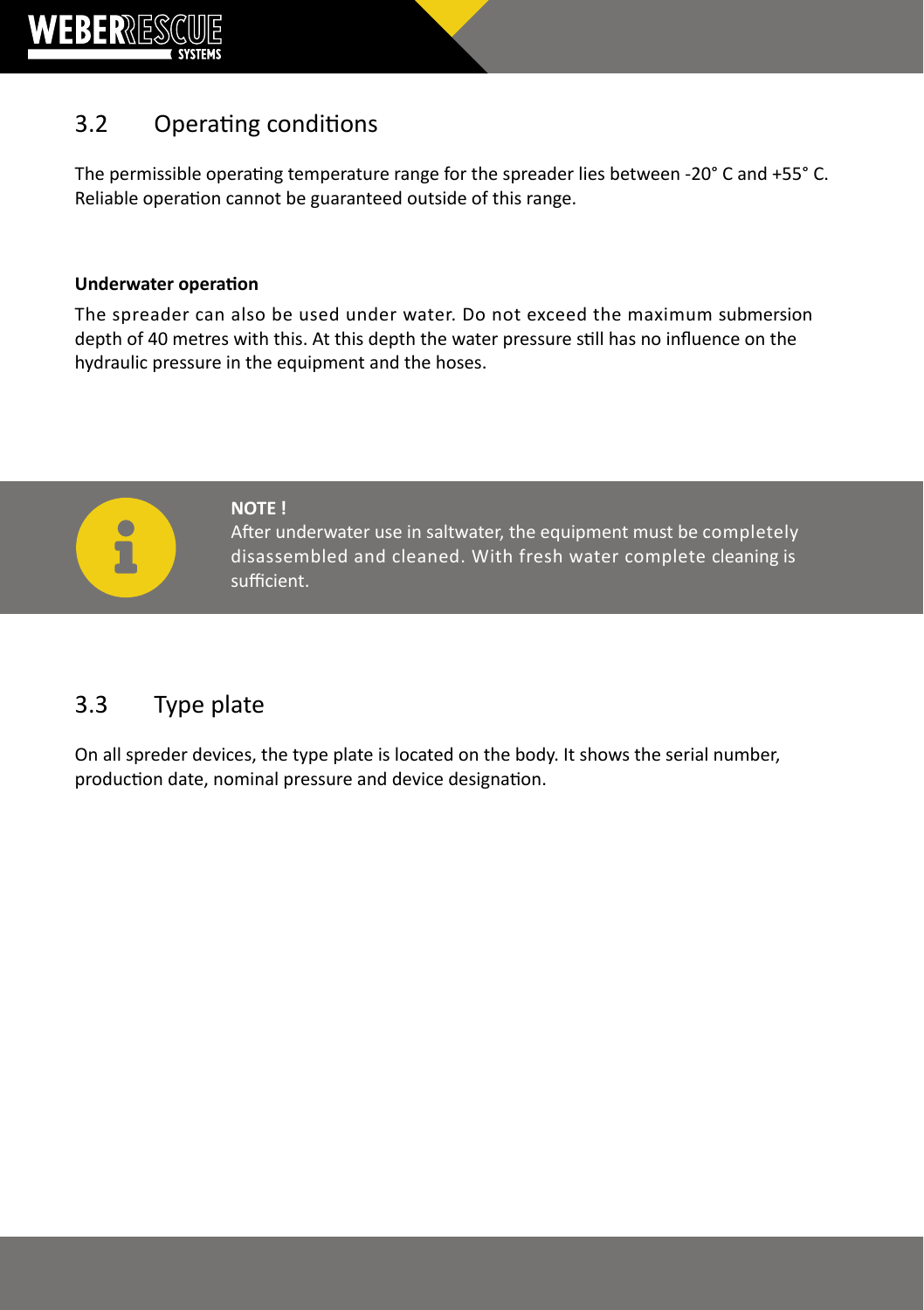### **4 Structure and function**

#### 4.1 Overview



### 4.2 Brief description

Hydraulic spreaders are specially designed rescue equipment for spreading, squeezing and pulling. They are used for rescuing trapped or enclosed accident victims. Driven by a hydraulic power unit it is possible to open doors, lift vehicles and other moveable loads, push away and move vehicle parts and loads and crush tubes and pillars with the spreaders.

The speed of movement of the spreader arms is controlled by the greater or lesser degree of force applied to the pushbutton on the handle. The maximum spreading force is only applied when the pushbutton is fully depressed.

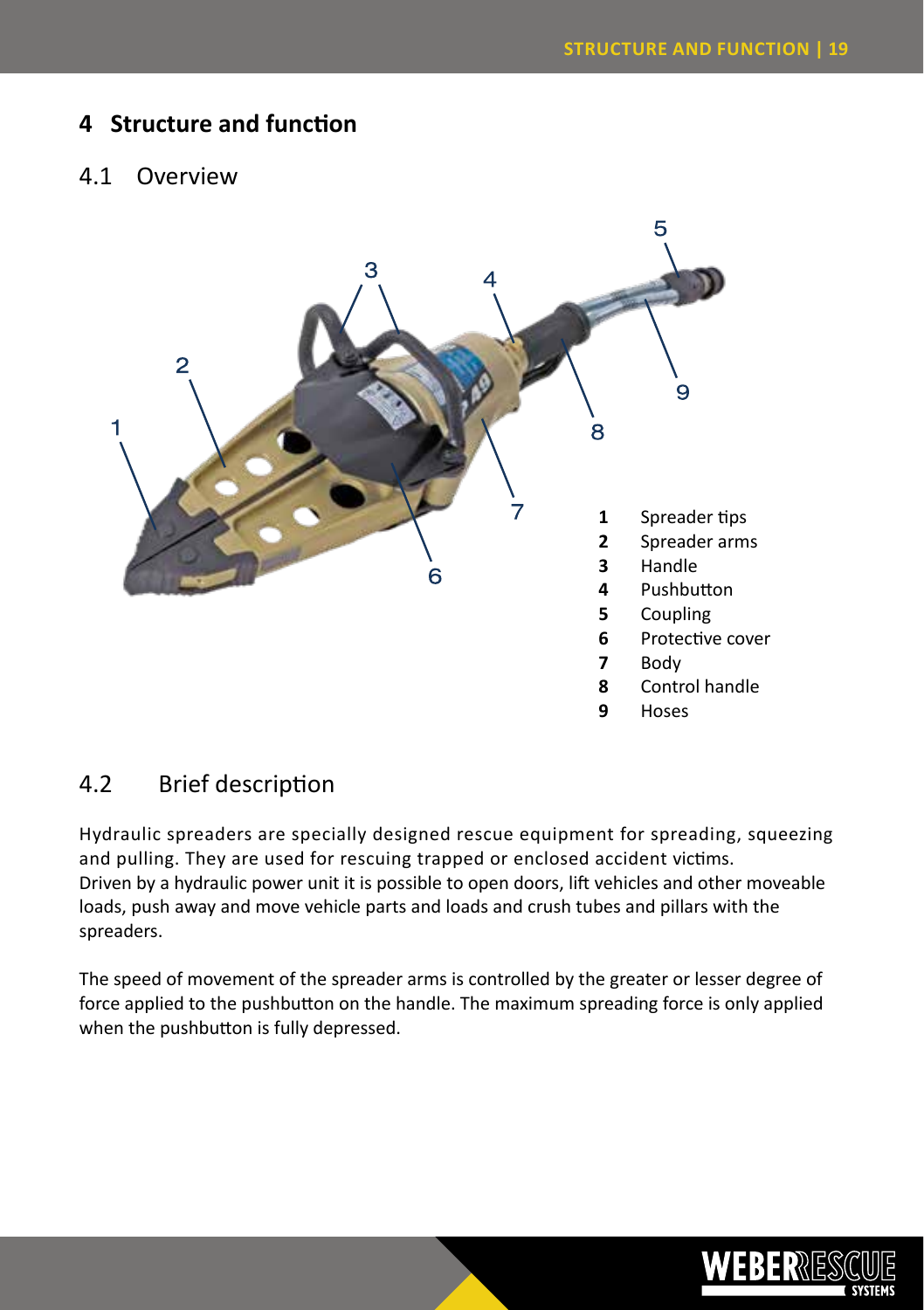

# 4.3 Hydraulic supply

#### **Power units and pumps**

Only WEBER-HYDRAULIK power units and hand pumps may be used to drive the spreader. Equipment from other manufacturers can only be used under certain conditions. Therefore always consult with us before operating a device with a power unit from another manufacturer!



#### **ATTENTION!**

Before using pumps and power units from other manufacturers always contact WEBER-HYDRAULIK or an authorised dealer.

Incorrect application can lead to hazardous situations for which we cannot accept any liability!

#### **Hoses**

The connection of the device with the power unit is carried out via high pressure hoses. Hoses are available in lengths of 5 m, 10 m, 15 m and 20 m. As the length of the lines increases so too does the associated pressure loss. With a line length of 50 metres this pressure loss remains acceptable and has no significant effect.



#### **CAUTION! Do not use damaged hoses!**

With damaged hoses there is a danger of escaping hydraulic medium under pressure, or of the hoses whipping around.

#### Therefore:

» The hoses should be subjected to a visual inspection (leaktightness, surface damage such as kinks) after every use and at least once per year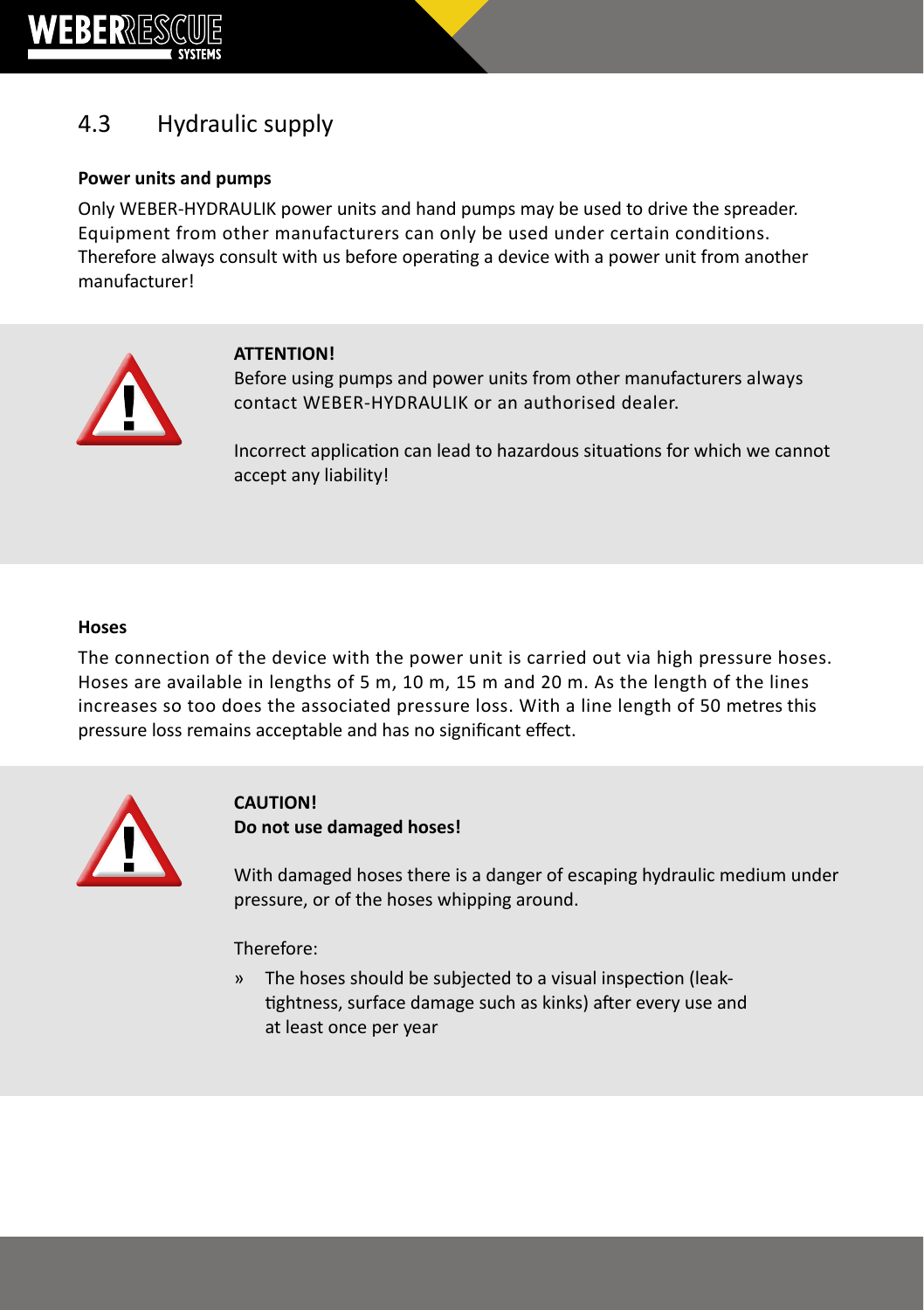- » Every three years, or in the event of doubts about the safety or reliability, carry out an additional functional and load test (as per DGUV Grundsatz 305-002 or specific national directive).
- » Replace hoses every 10 years! The date (code letters or quarter/year) is specified on the hose bonding.
- » Ensure that the hoses are not exposed to tension or torsion (turning).
- » Do not kink the hoses or draw them over edges (smallest bend radius 40 mm).
- » Do not subject the hoses to high temperatures.
- » Protect hoses from contact with materials that can cause damage to the outer covering e.g. acids, alkalis, or solvents.

#### **Hydraulic oil**

All spreaders are designed and tested for WEBER hydraulic oil Part no. 804932. This oil possesses a particularly high purity level and also works flawlessly at temperatures below zero, down to -20° C.

With limitations in the low temperature range (low output), however, a standard oil (mineral based) of viscosity class HLP 10 or HVLP 10 can be used in keeping with DIN 51502.



#### **NOTE !**

We recommend the following hydraulic oils for trouble-free operation of WEBER rescue devices:

- » AERO Fluid 41 (Shell)
- » Univis HVI-13 (Esso)
- » Aero-hydraulic 520 (Total)
- » Hydraulik DB (Castrol)
- » Renolin/MR310 (Fuchs)
- » HVI Extra 380 (Maier & Korduletsch)
- » Hydrex Arctic 15 (Petro Canada)
- » Naturelle HFE 15 (Shell)

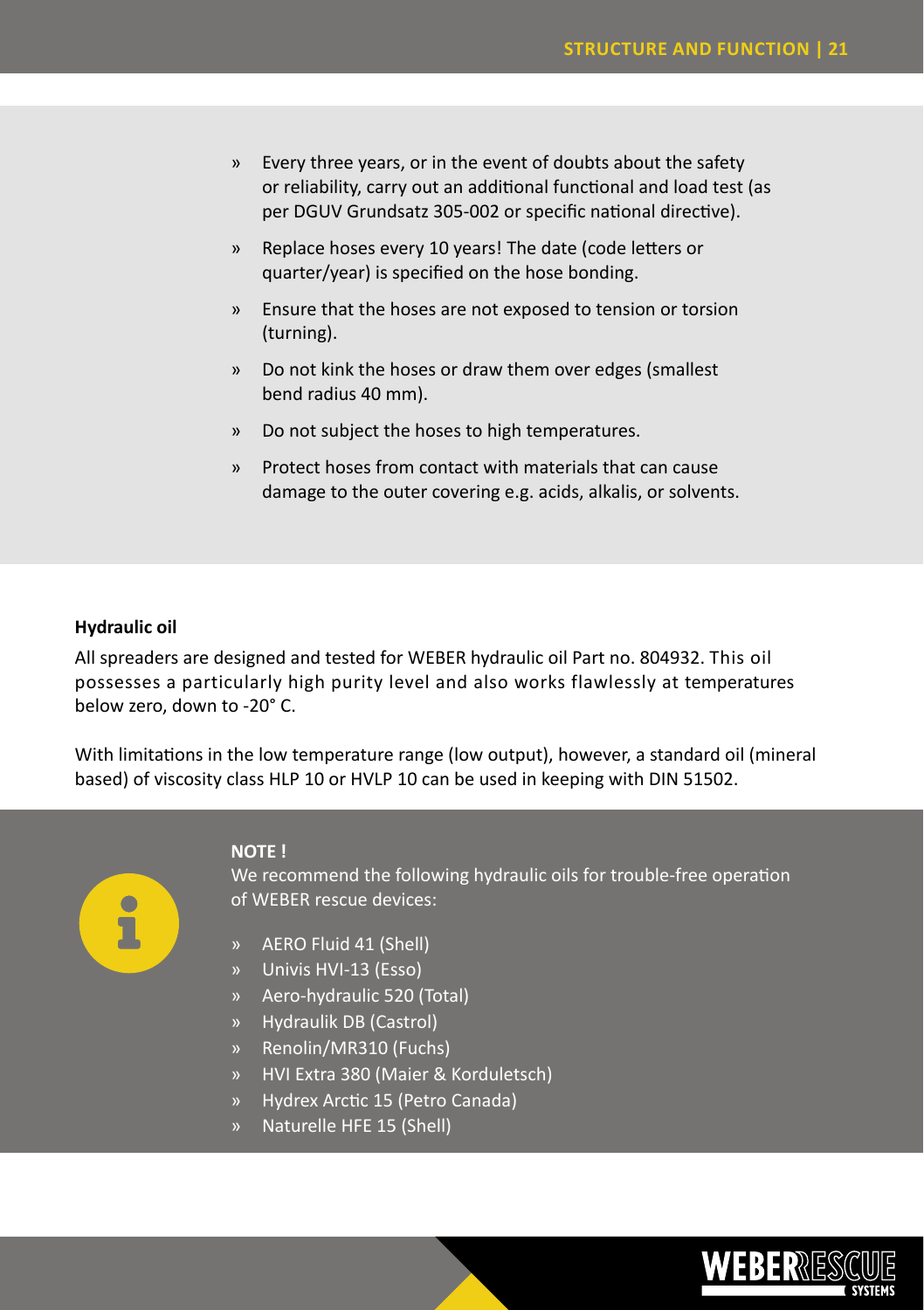

# 4.4 Equipment connections

#### **SINGLE coupling**

#### Connecting:

Remove the protective cap from the coupling male and the coupling female (Fig. 1). Conflate Single coupling male and female in the bayonet catch (Fig. 2). Hold coupling female on the black slew ring and turn clockwise until the coupling snaps in (Fig. 3). Put protective caps together (Fig. 4). You don't have to switch the power unit to position 0 to connect or disconnect the coupling!

#### Disconnecting:

Remove the protective caps. Hold coupling female on the black slew ring and turn anticlockwise direction. Turn the black slew ring until you can release the coupling easily. Put protective caps to coupling male and the coupling female.



Fig.  $3$  Fig.  $4$ 



Fig.  $1$  Fig.  $2$ 







**NOTE !** When using the SINGLE coupling, pressure relief connectors are no longer required.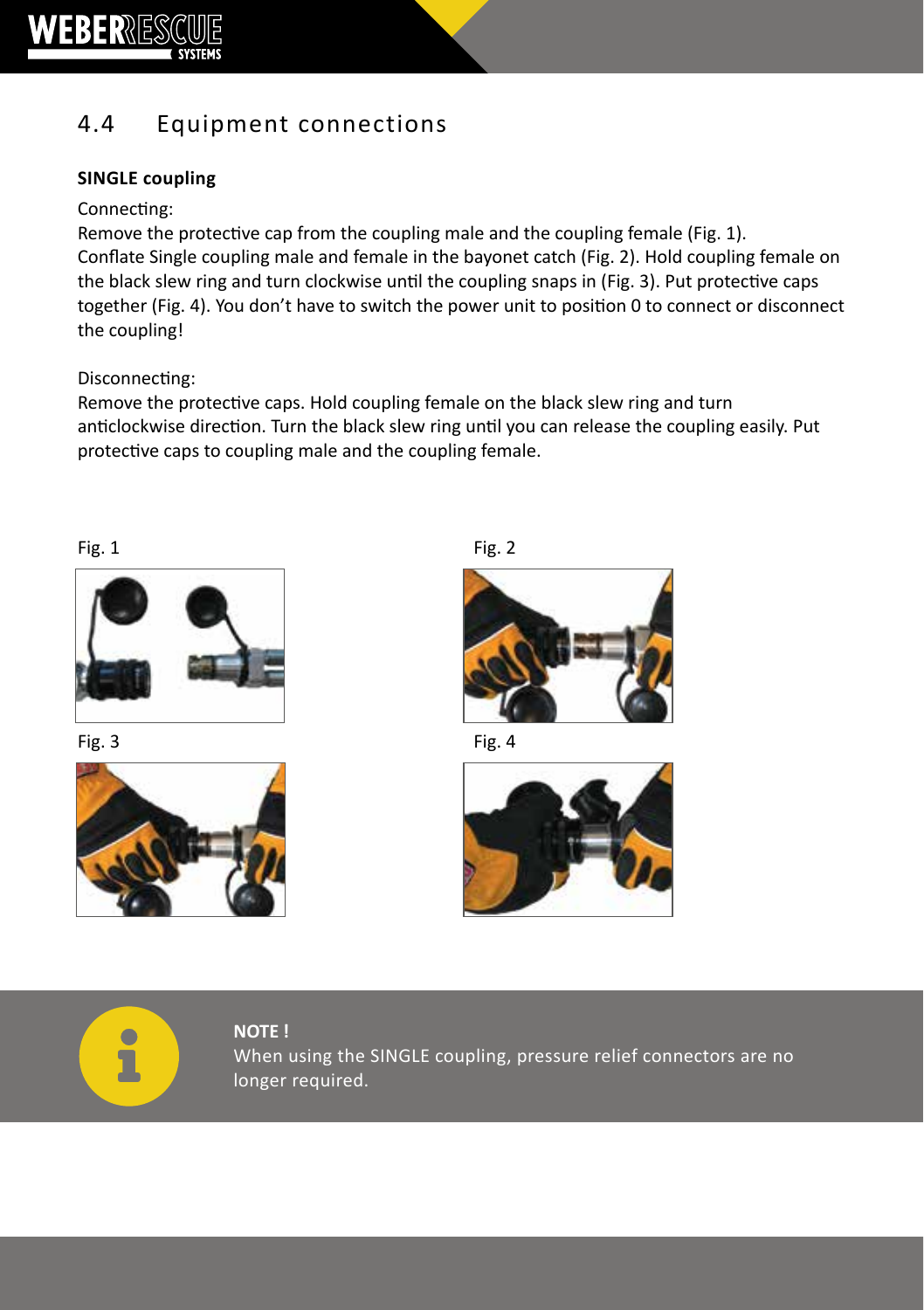#### **Plug-in coupling (SKS)**

#### **Connecting:**

Remove the protective cap from the coupling male. Take hold of the coupling female by the knurled sleeve cover and pull out the protective plug. With one hand take hold of sleeve cover of the coupling female, with the other grasp the coupling male (black) by the hex nut, and press the sleeve cover slightly against the coupling male until the ball bearings engage. Twisting the male coupling slightly when pressing togehter eases the coupling process.

#### **Disconnecting:**

Grasp the coupling male (black) by the hex nut with one hand and with the other take hold of the sleeve cover and draw it back. The disconnecting will cause a few drops of hydraulic oil to escape. Plug in the protective caps immediately.





#### **CAUTION!**

When coupling SKS connections the power unit operating lever must be in the  $.0$ " position. Make sure that the couplings, especially the return line (T), are correctly locked!



#### **NOTE !**

A pressure relief connector is fitted to the hydraulic power units and the hand pump, with which a few drops of oil can be discharged from the hoses. This permits re-coupling following pressure increases in decoupled equipment.

In this case simply insert the pressure relief connector into the coupling sleeve and turn the knurled screw to the right until oil leaks out.

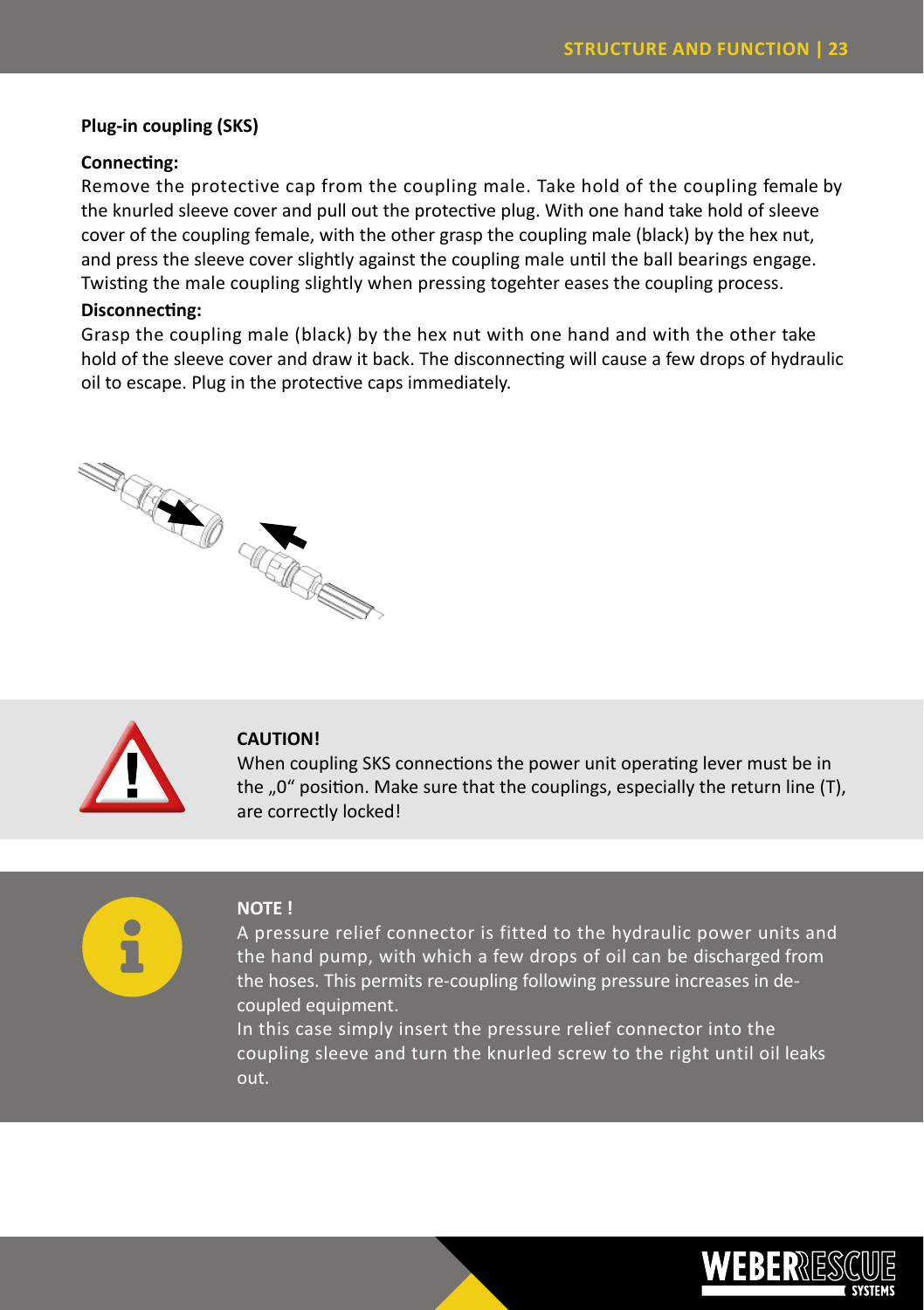

**NOTE !**

The following section only pertains to the SINGLE coupling. When connecting SKS couplings first ensure that the control lever is in the ..0" position!

# 4.5 Use of the control handle

The spreader can be operated by the pushbutton on the control handle. The speed of movement of the spreading arms is controlled precisely by the greater or lesser degree of force applied to the pushbutton.

The maximum spreading force is only applied when the pushbutton is fully depressed.

#### **Opening the spreader**

The primary motion direction of the device (opening) is triggered by pressing the lower tapered (convex) end of the button.

The direction of movement is marked on the equipment with the symbol:



**Closing the spreader**

The spreader is closed with the upper curved (concave) end of the button, which is marked with the following symbol:



#### **Dead-man's switching**

If the pushbutton is released then it returns to the neutral position automatically. With this, the device stops still in any position (including under load).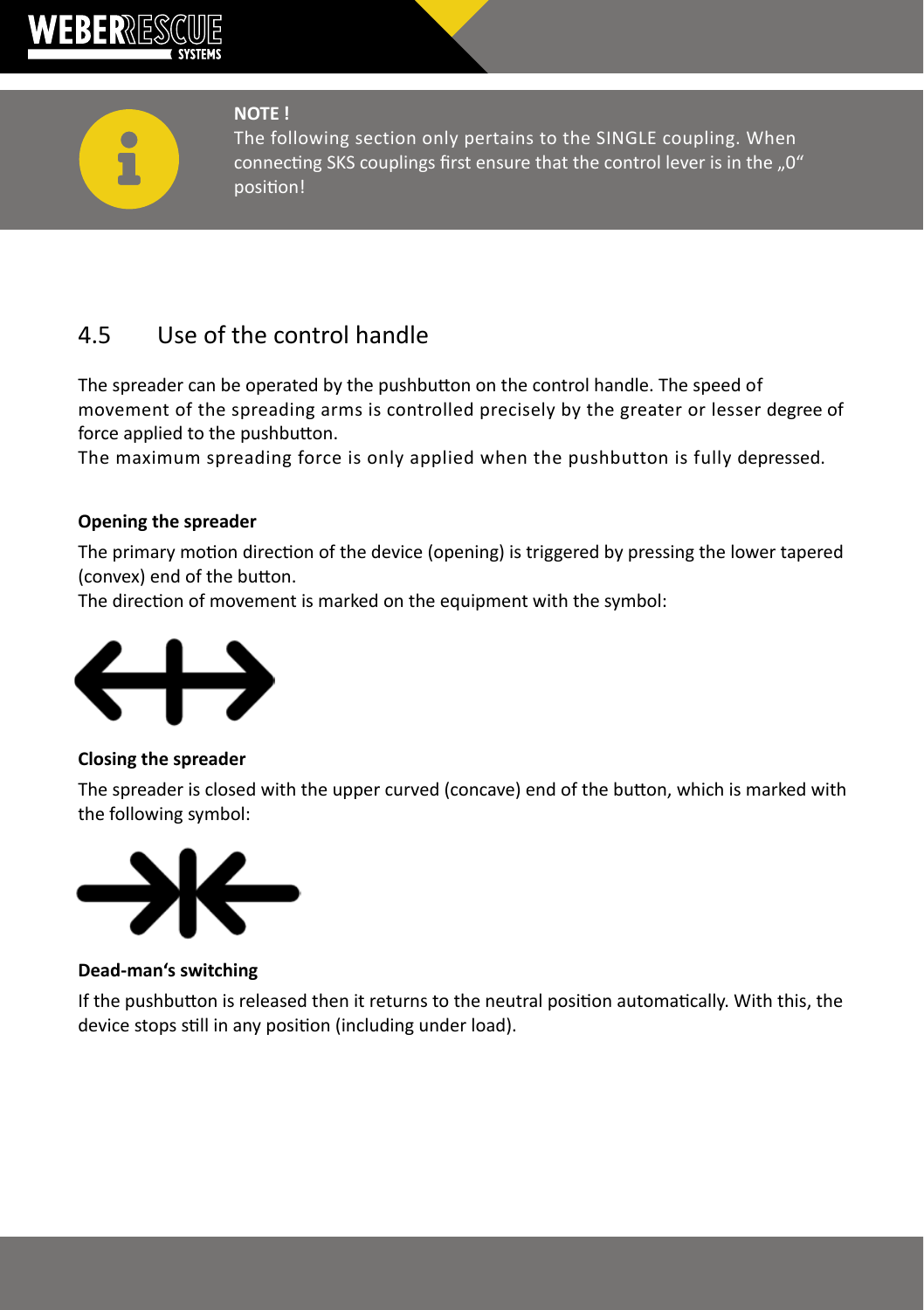# 4.6 Changing the spreader tips

The spreader tips are secured in the spreader arms with collar studs. In order to change, press out the studs secured by a spring-loaded ball. After changing the tips, push the collar studs back in again. When doing this ensure that the studs are correctly fitted (completely pressed in).

Fitting the bracket for the chain set is identical. The chain lock must be fitted with the lock facing upwards.



The collar studs on the spreader tips can be pressed out of the spreader arms but have a safety system to prevent them being lost and so they cannot be separated from the tips.

The SP 40 C and SP 44 AS spreader tips are not secured with removable collar studs but rather with a tensioning pin that must be knocked out when the tips are being changed. The chain set can be fastened in a separate hole without having to remove the tips beforehand.

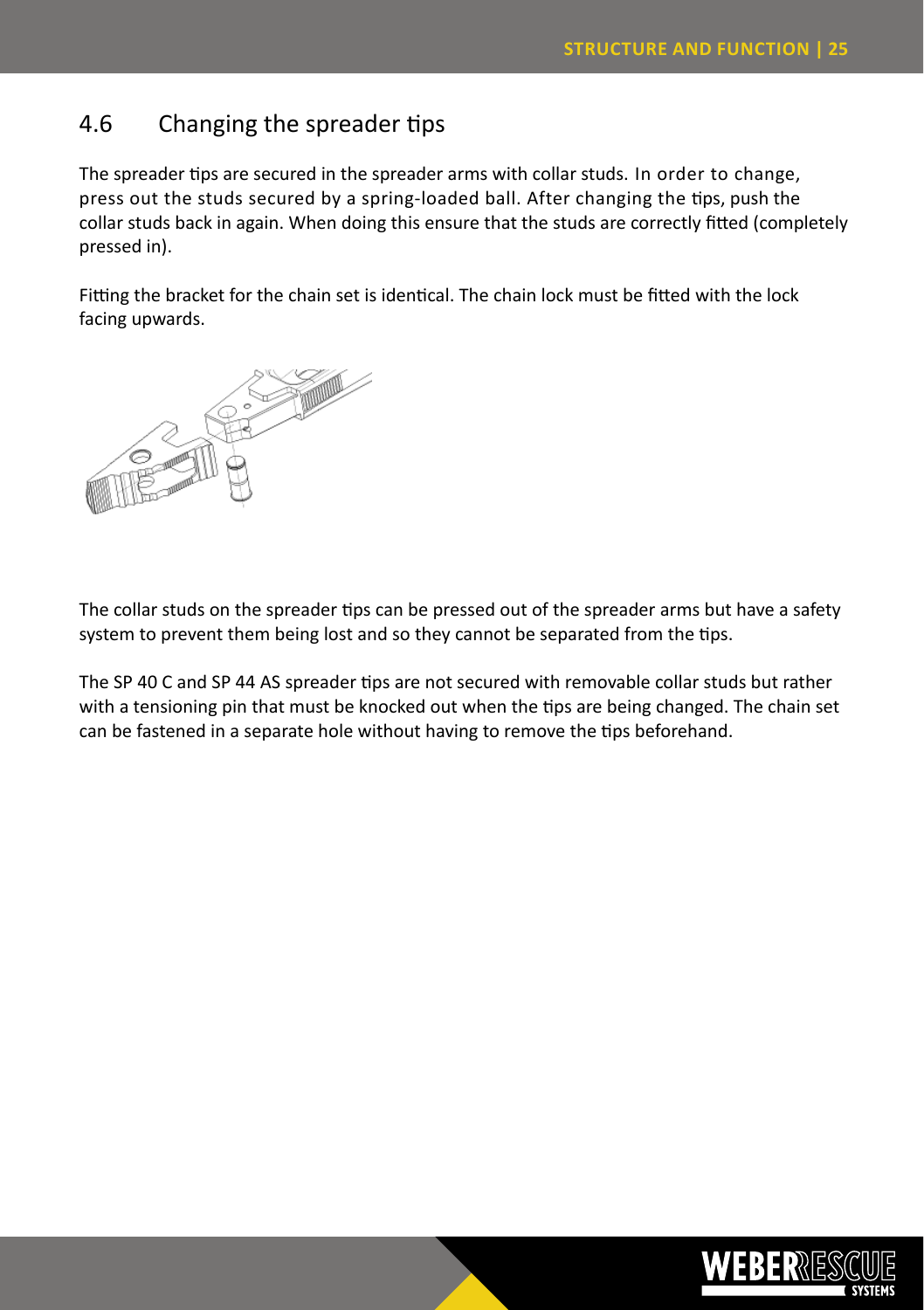

# **5 Possible applications**

# 5.1 Safety information



#### **WARNING!**

Never reach between the spreader arms!



#### **WARNING!**

During all work with the spreaders, parts which are tensioned can break off or be blown off and thus endanger personnel.

Therefore, personnel who are not directly involved must maintain a safe distance or only stay in the hazardous area as long as is strictly necessary.

### 5.2 Spreading

With the help of the spreader function, it is possible to open doors, lift vehicles and other moveable loads, push away vehicle parts and crush tubes and pillars, amongst other things. A stable positioning and support of the vehicle is essential with this.

In order to avoid slipping off when spreading, the arms and tips are serrated on the inner and outer sides.

It is best to spread using this area because the spreading force is highest here. In addition, slipping of can be avoided by readjusting the spreaders. If possible the tips should only be used to enlarge a gap.



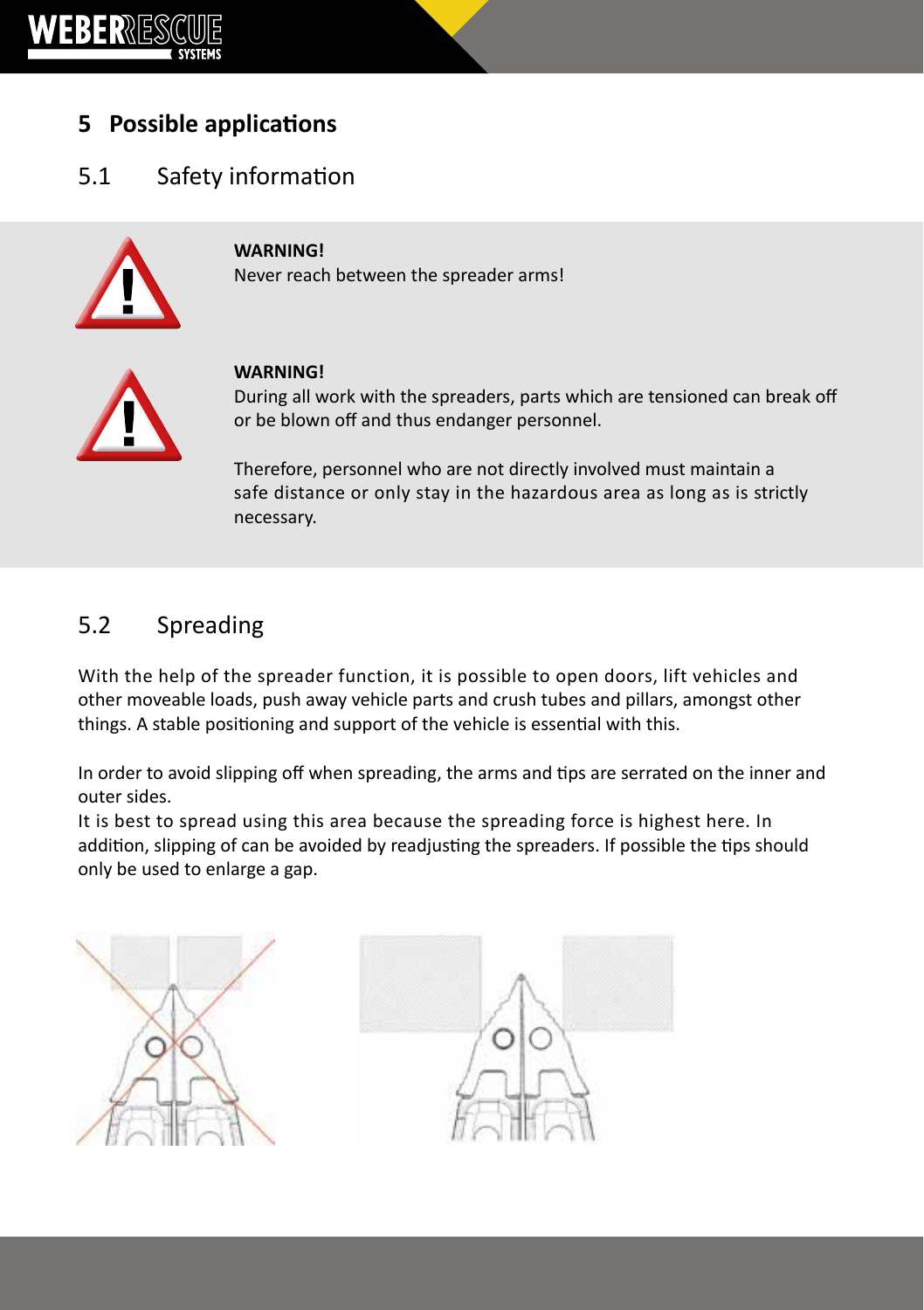### 5.3 Pulling

After the chain set (as explained in chapter 4.6) has been mounted on the spreader tips, the spreader device can be used for pulling.

For this, the chains must be tightly tensioned and must be tensed only in the pulling direction. To tension the chain, only one lock can be pressed in, so that the chain can be pulled through the holder.

If the range of movement is not sufficient, tension chains or other means must be used so that the spreader can be reopened and the chain retensioned.



#### **ATTENTION!**

Store the pulling chains with locks mounted about 10–20 cm from the end. Check the chains prior to every use. Check that the weight does not stress the tip of the hook, but lies in the middle of the hook instead.

- » Do not make any repairs on your own.
- » Do not stress the chains beyond the permitted load carrying capacity.
- » Do not load with a jerking movement.
- » Do not galvanize or paint the chains.
- » Do not shorten the chain by knotting it.
- » Do not subject the chains to heat stress.
- » Use the chains and accessories only between –40°C and +200°C.
- » During all maintenance work, observe the applicable German accident prevention regulations (UVV) as well as the specifications of DIN EN 818-7 and DIN 685-5.
- » Chains must only be used for lashing. Lifting loads is not permitted.

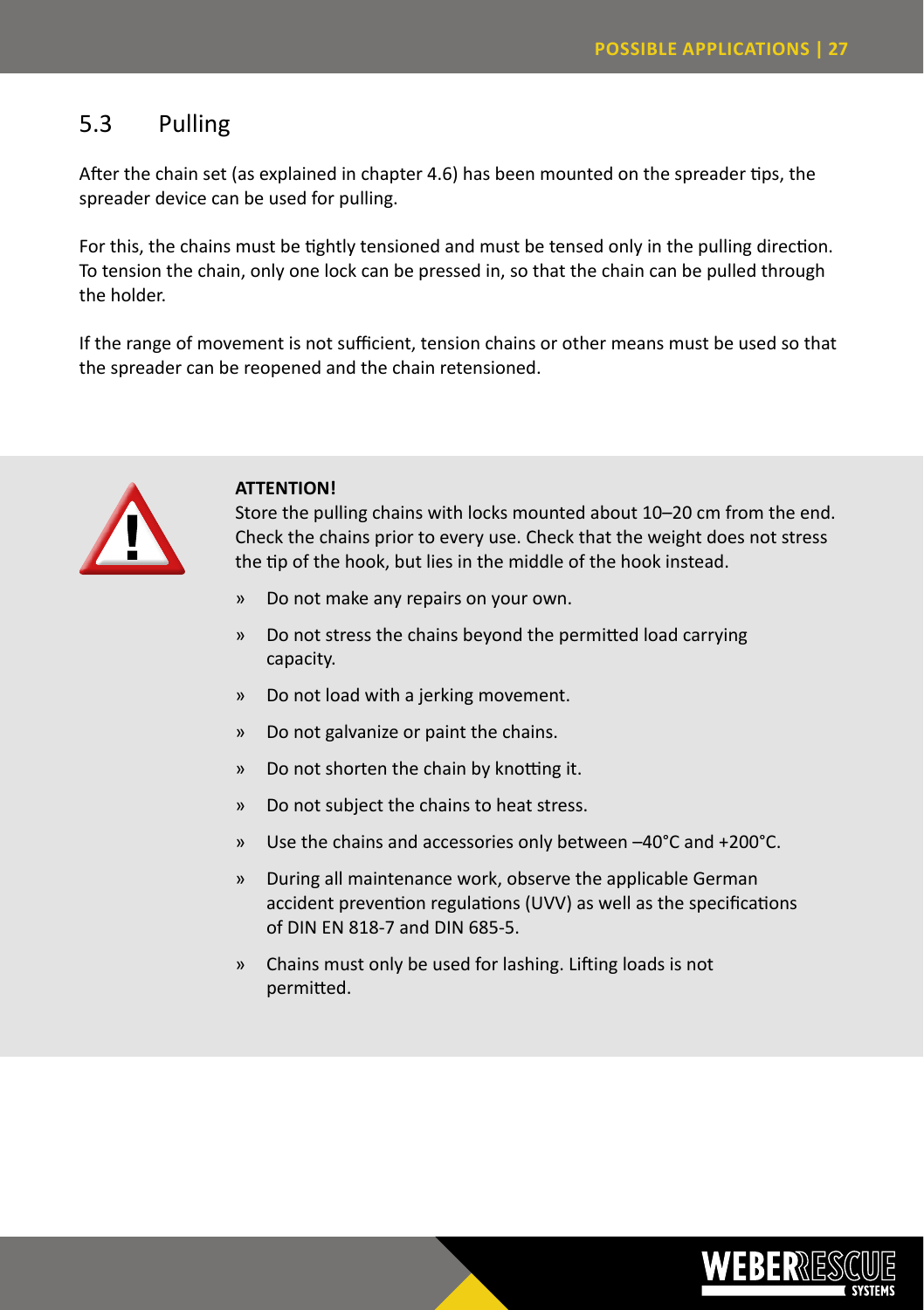



Chains must not be used if:

- » Deformations, cracks, signs of corrosion are present.
- » The wire diameter of the chain link has decreased by 10% of the nominal thickness.
- » An individual chain link has been permanently stretched.
- » An individual link has been enlarged by more than 2%.
- » The internal chain pitch over a measuring distance of 11 chain links has increased by more than 2%.

### 5.4 Crushing

Pipes and other hollow profiles are crushed by closing the spreader arms. If possible obly use the tips to crush material. With the old SP 35 with steel arms it's also possible to use the fluted area of the arms.





**ATTENTION!** Material to be crushed can suddenly jump away. Do not remain in the work area of the spreading devices!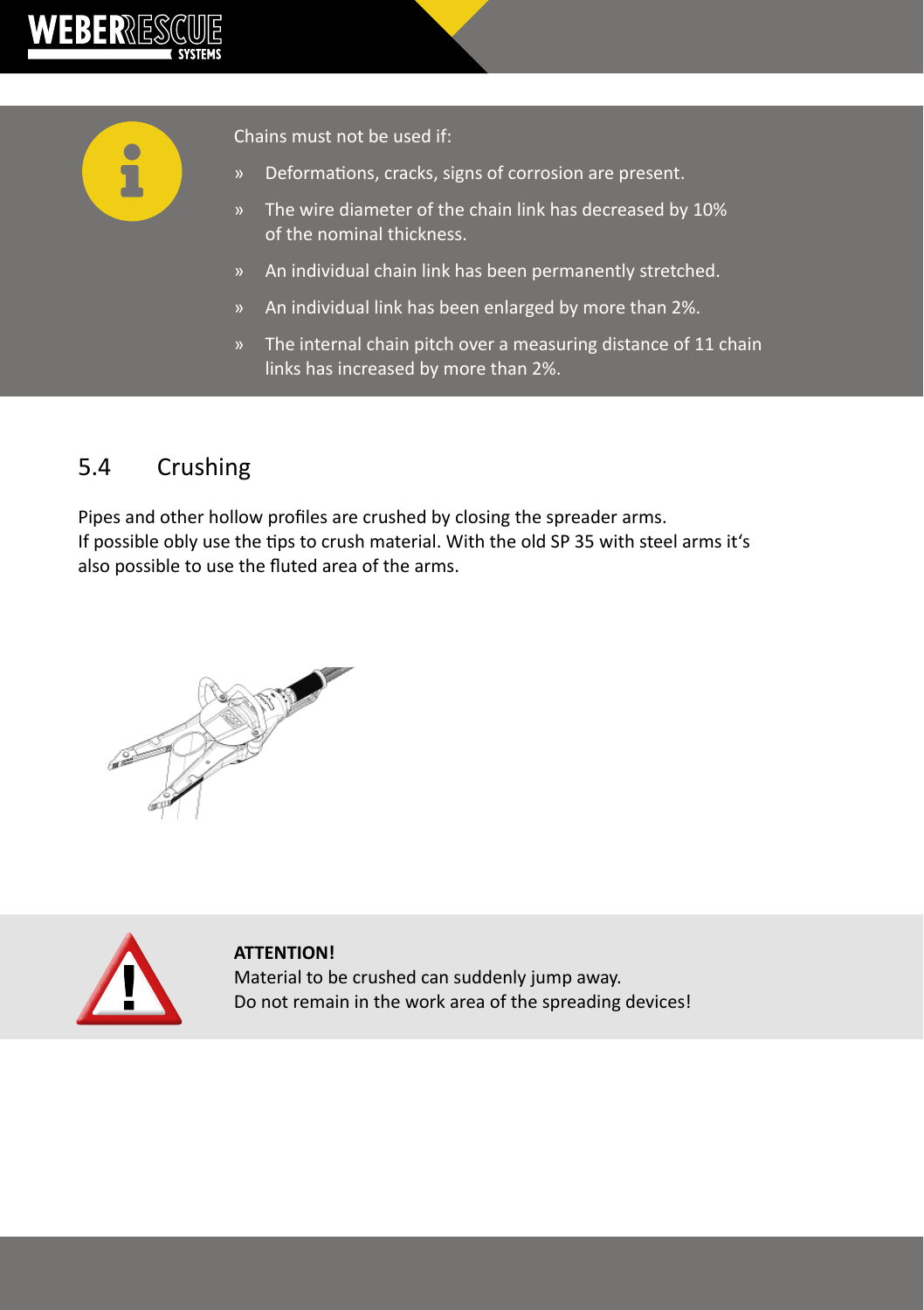### 5.5 Lifting

The spreaer can also be used for lifting vehicles or other movable loads.

Care must be taken to secure the load against slipping away and to position the spreader tips far enough apart under the load to prevent slipping.

The load being lifted must be constantly monitored (tipping, rolling away or changing position). Also, the lifted load must immediately be propped up and supported in a suitable way.

### 5.6 Peeling

In order to create entry points in bus accidents, train accidents, silos etc. it is possible to use the spreader tips as a peeling tool.

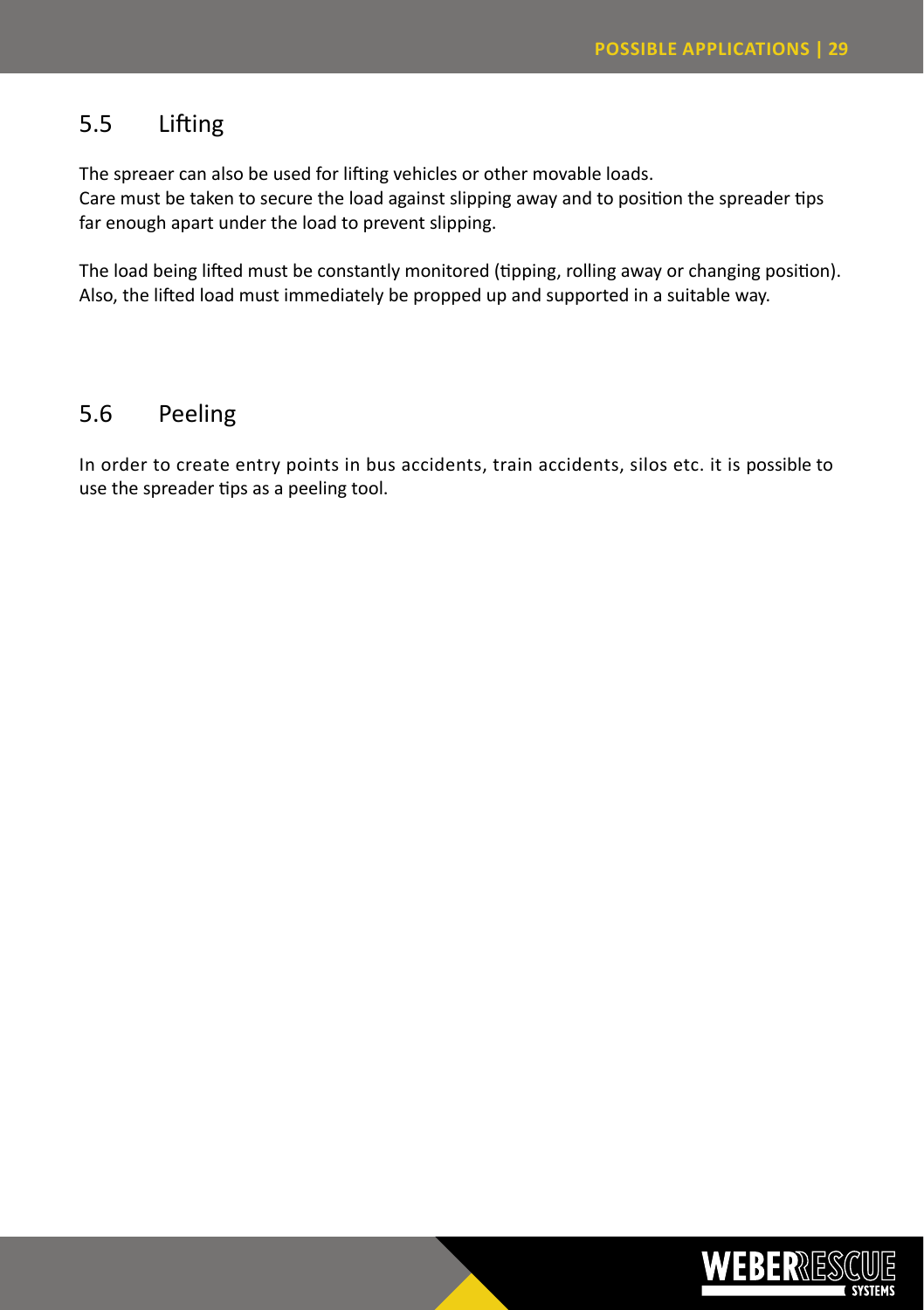

# **6 Transport, packaging and storage**

# 6.1 Safety information



#### **CAUTION! Incorrect transport can cause damage!** Improper transport can cause significant material damage.

Therefore:

- » Proceed with caution when unloading the packages, and observe the symbols on the packaging.
- » Do not fully open and remove the package until it has reached its actual storage location.

### 6.2 Transport inspection

Upon receipt, the delivery should be checked immediately for completeness and damage during transport so that a quick remedy can be performed, if necessary.

If there is visible external damage, please proceed as follows:

- Do not accept the delivery, or only accept it with reservation.
- Note the extent of the transport damage on the transport documents or on the transport company's delivery note.
- File a complaint.



#### **NOTE!**

Report any defect as soon as it is detected. Claims for damages can be directed to our customer service department (see Chapter 1.6).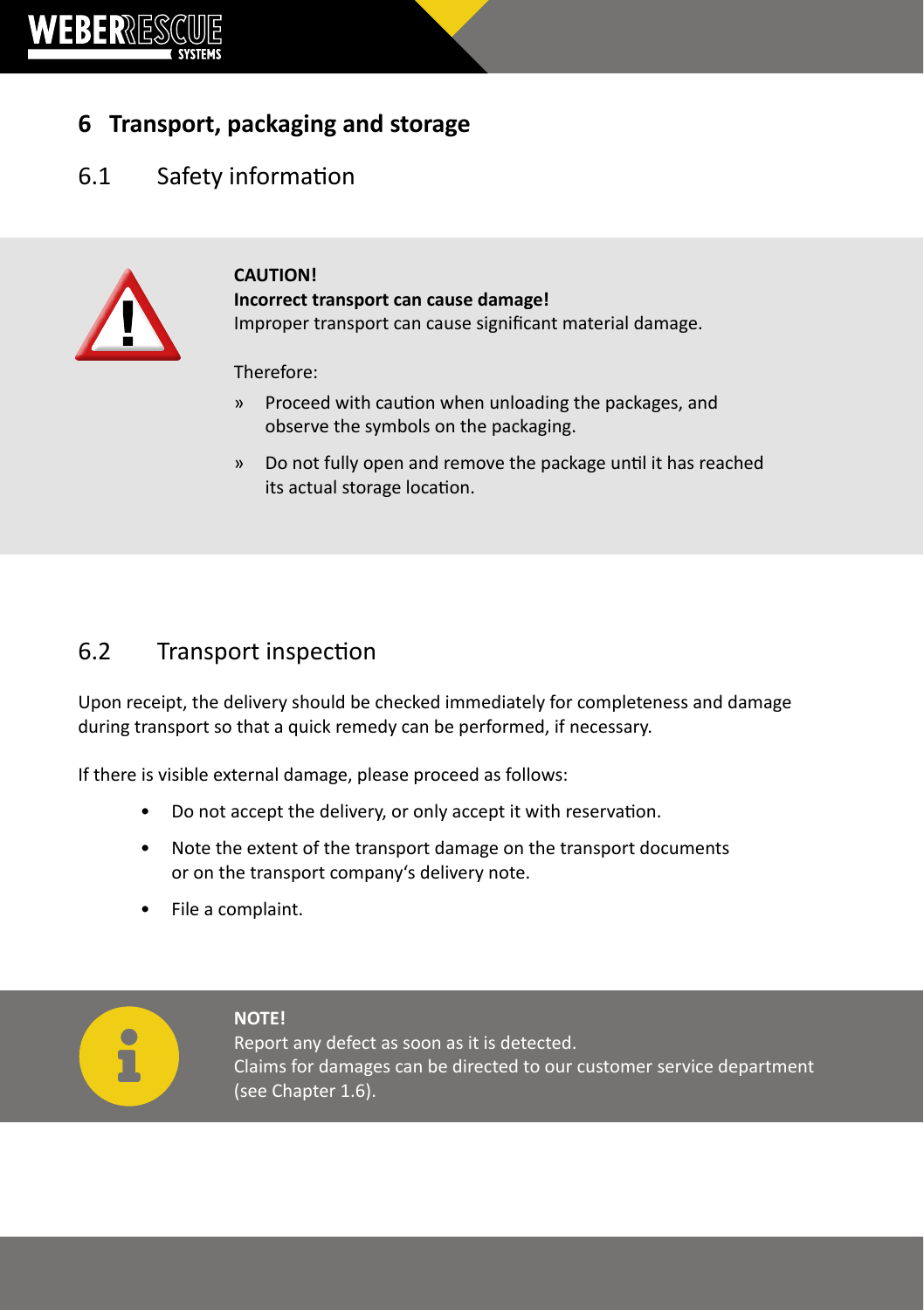### 6.3 Symbols on the packaging



#### **Caution fragile!**

Handle the package carefully - do not drop, throw, strike or tie up.



#### **This way up!**

The package must be transported and stored strictly so that the arrows point upward. Do not roll or tilt.

### 6.4 Disposal of packaging



All packaging materials and disassembled parts (transportation protection) must be disposed of properly, in accordance with applicable local regulations.

### 6.5 Storage

The equipment must be stored in a dry and dust-free environment, where possible. Avoid direct UV radiation to the hoses.



#### **CAUTION!**

The equipment must be stowed securely in the mountings provided in order to avoid damage during transit, etc.

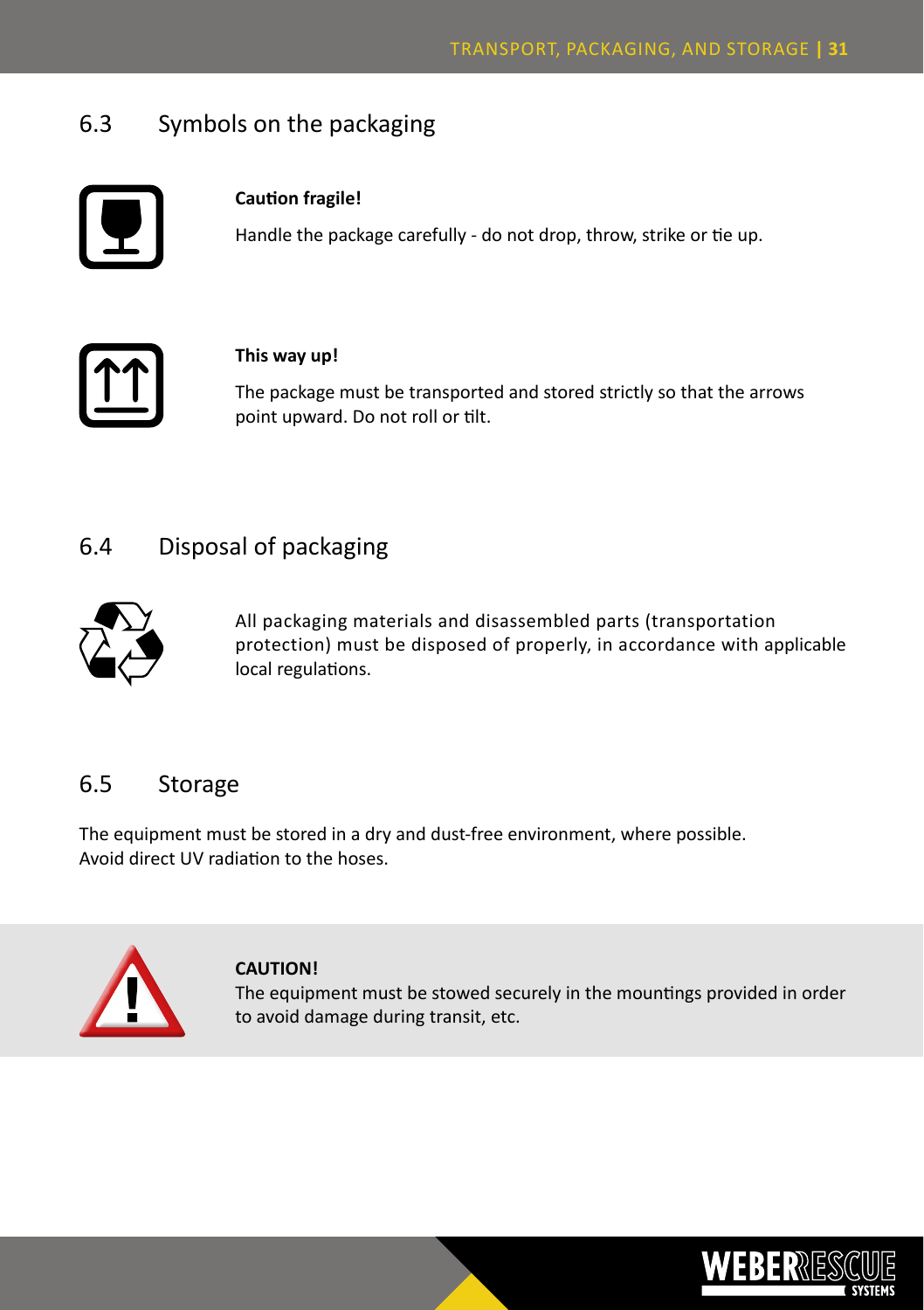

# **7 Installation and commissioning**

# 7.1 Safety information



#### **WARNING! Danger of injury due to improper operation!**

Improper operation can cause serious injury or material damage.

Therefore, make absolutely sure to:

- » All operating steps are executed in keeping with the information in this operating manual.
- » All covers and protective devices are installed and in proper working order prior to starting work.

#### **Personal protective equipment**

Wear the protective equipment detailed in Chapter 2.4 for all work!



#### **NOTE!**

Special reference is made where it is necessary to wear additional protective equipment for certain work with or on the device.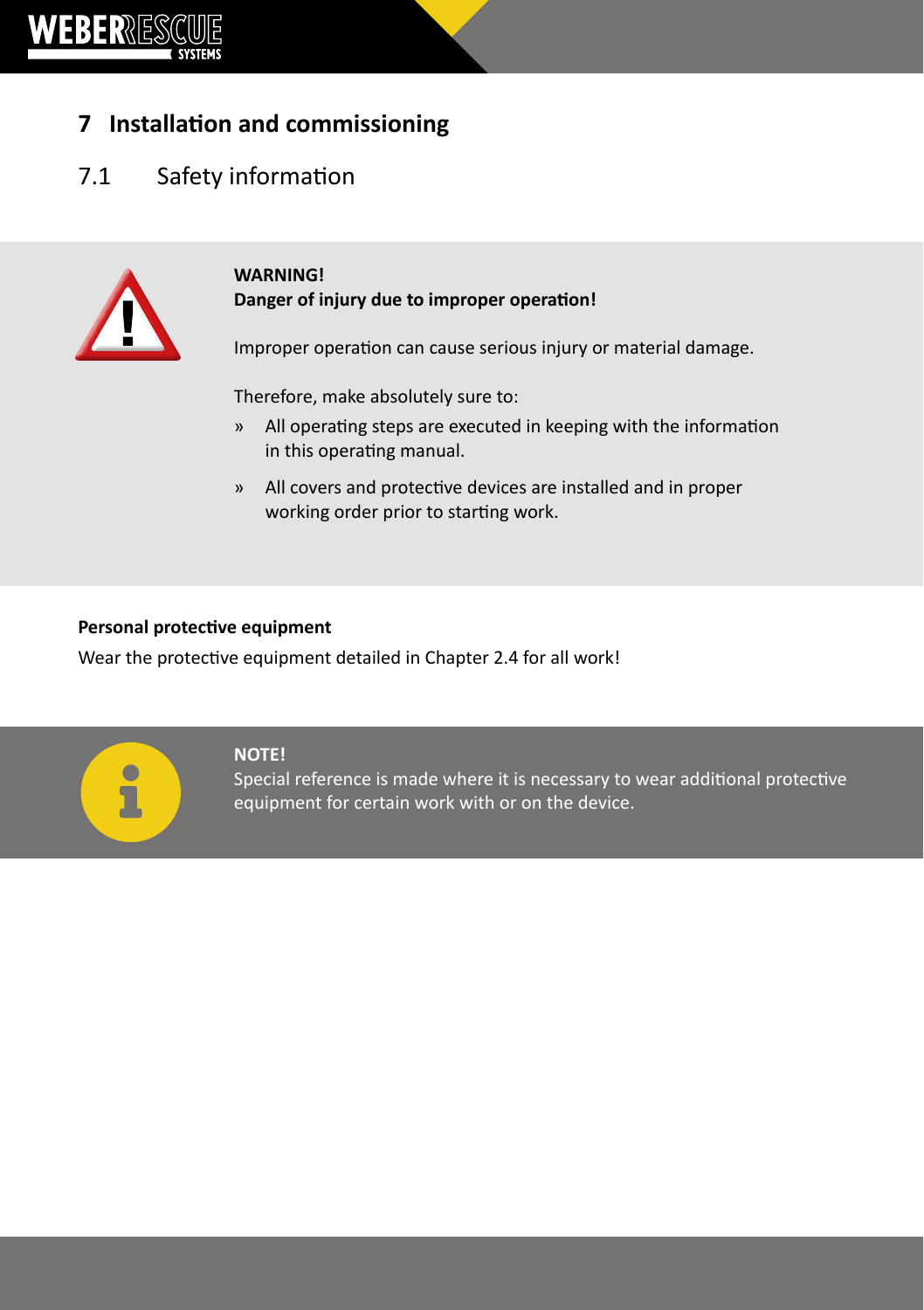# 7.2 Checking

Check the spreader for damage. If the equipment should be found not to be in flawless condition then it must not be used! In this event, inform your supplier immediately.

- Check the spreader arms and tips (damage)
- Check the control handle including pushbutton (function)
- Check the couplings (damage, dirt)
- Check the hand grip (securely fastened)
- Check the protective cover (damage)
- Check the hoses (damage)

### 7.3 Installation

Move both control levers on the hydraulic power unit to the ..0" position (Fig. 1), pull off the dust protection cover of the coupling and connect the hydraulic hoses with the spreader as described in chapter 4.4. In order to avoid contamination then connect the protective caps. When using the SINGLE coupling, coupling can also be carried out without pressure ("0" position on power unit not necessary).

When operating a hydraulic power unit observe the operating instructions for the equipment!

Fig. 1



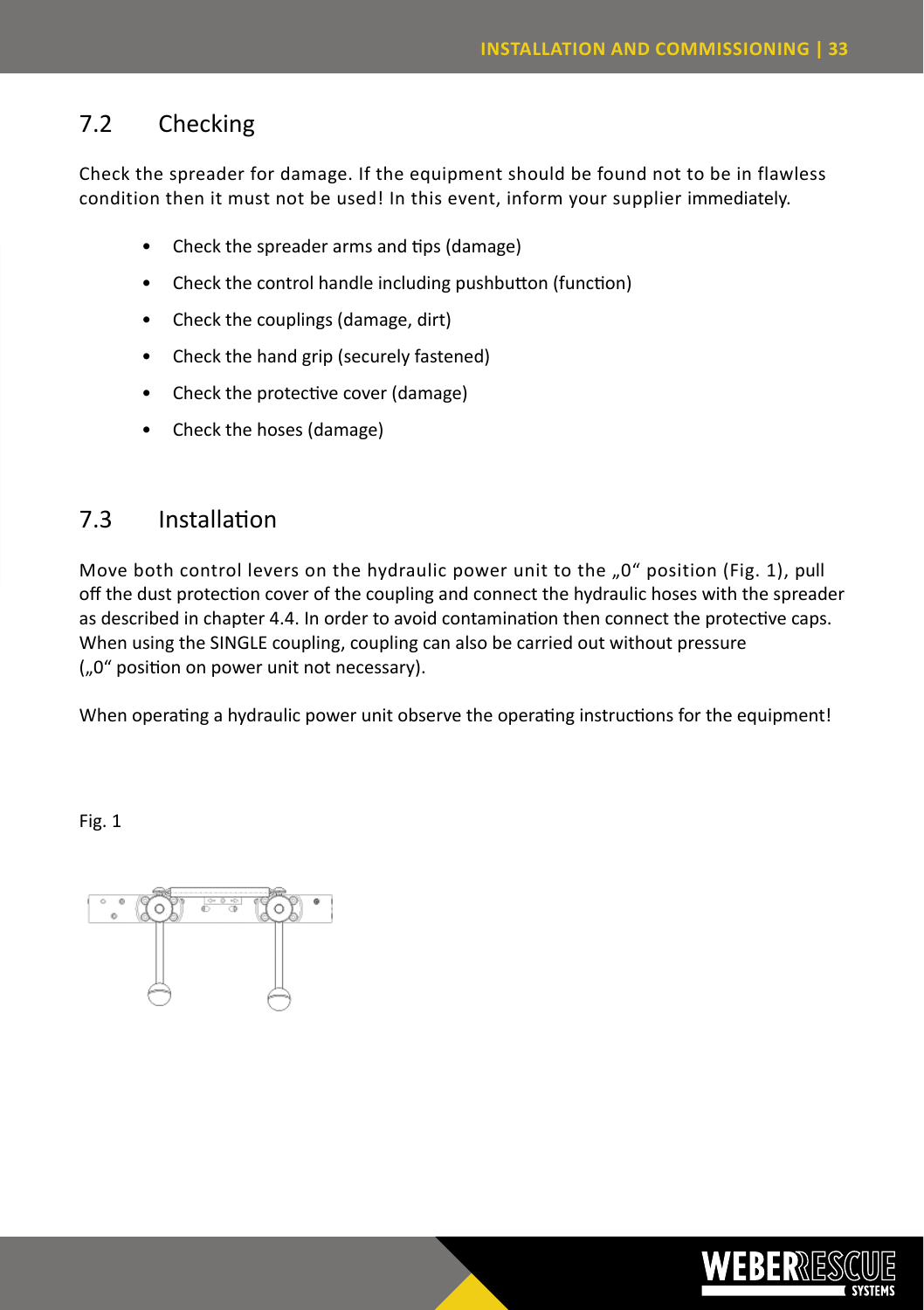

# 7.4 Shutting down (end of work)

Once the work is complete the spreader arms must be driven together in order to relieve the hydraulic load on the spreader.

The arms must never be fully closed as this will cause hydraulic stress to be built up in the equipment.

Then the equipment can be disconnected providing that the power unit control lever is in the "0" position. Care must be taken to ensure that no dirt ends up on the coupling and that the protective caps are immediately fitted.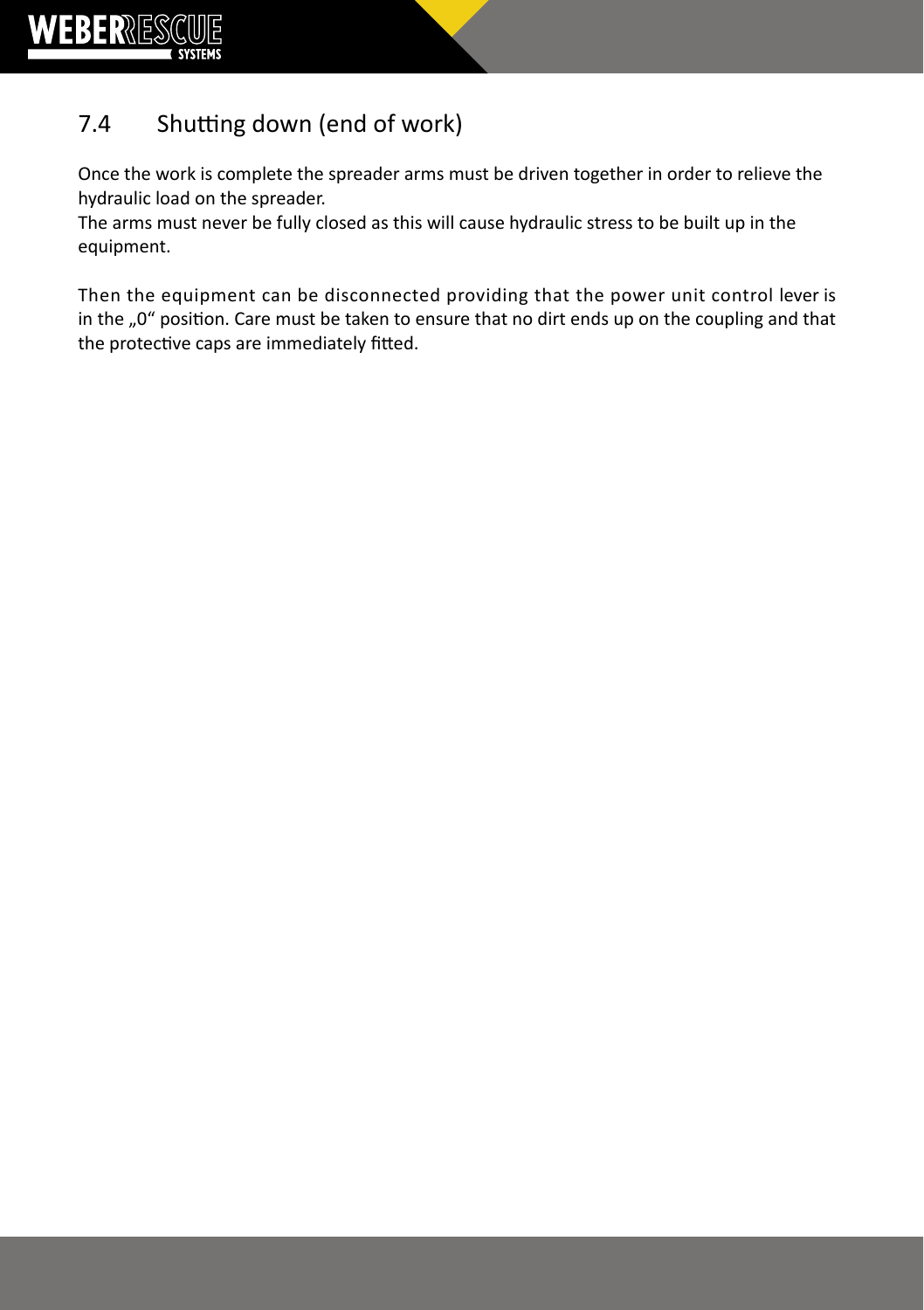### **8 Service**

### 8.1 Safety information



#### **WARNING! Risk of injury due to improperly performed maintenance work!**

Improper maintenance of the equipment can cause serious injury or material damage.

Therefore, make absolutely sure to:

- » Only let qualified personnel carry out maintenance work.
- » Make sure the installation site is organised and clean! Loose components and tools lying around are sources of danger.
- » Wear protective gloves for all work!

### 8.2 Care and maintenance

In the interest of permanent operational readiness, the following measures are essential:

- Each time the device is subjected to a load, but at least once a year, the equipment and the accessories must be visually inspected. Special attention must be paid to spreader tips, joints, blades, hoses, and coupling halves.
- Every three years, or if there are doubts about the safety or reliability of the equipment, functional testing and stress testing must also be carried out (according to DGUV Grundsatz 305-002 or country-specific guidelines).
- After every loading, the lubrication of the movable parts and pins must be inspected and sprayed with a suitable grease.
- Every three years, the complete hydraulic oil of the spreader must be replaced.

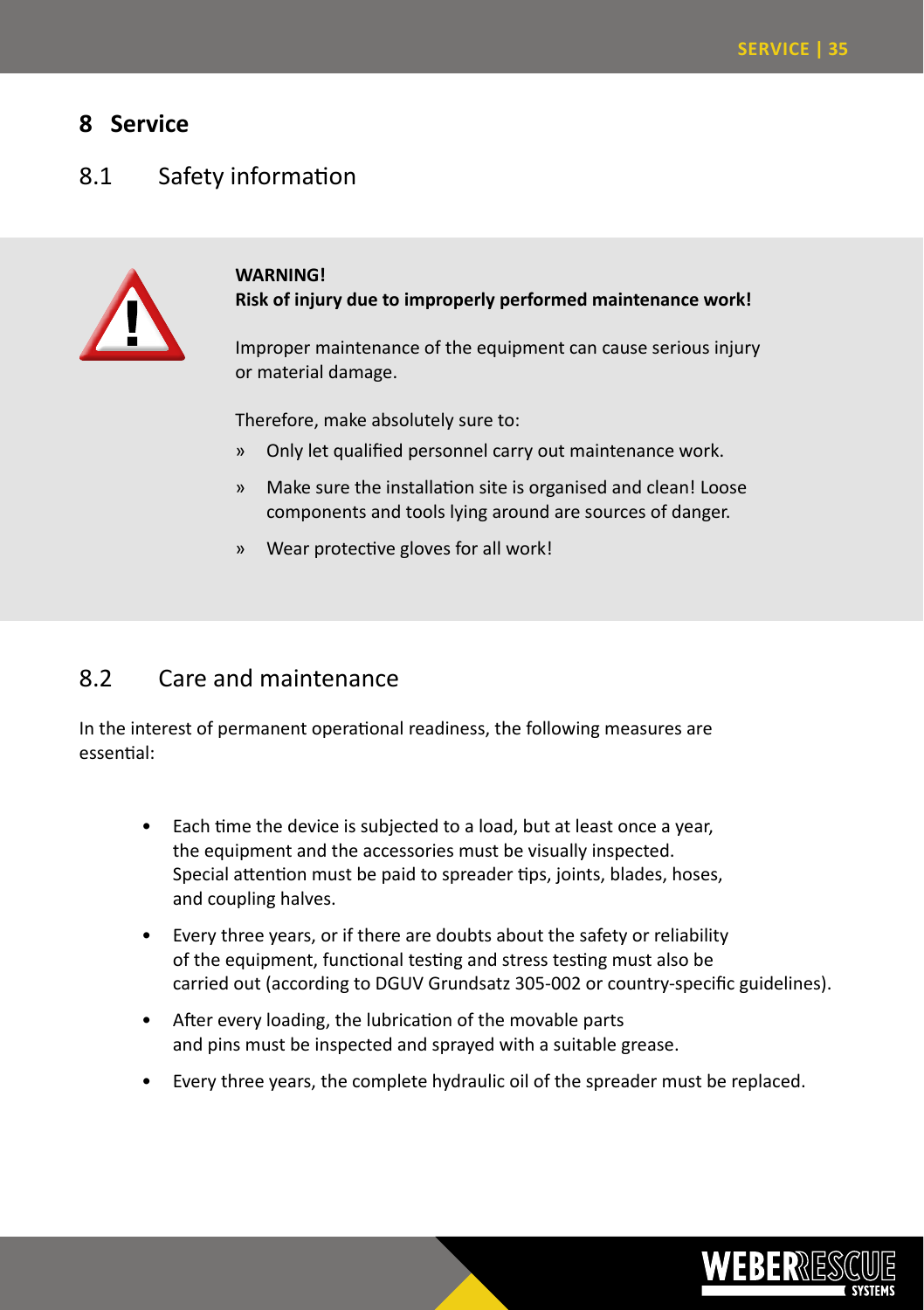



#### **ATTENTION!**

Prior to all maintenance work, the equipment must be cleaned of any dirt so that it does not get into the hydraulic system. The cleaning can be carried out using a conventional citrus cleaner.

### 8.3 Maintenance schedule

A precise maintenance plan with testing intervals, regulations and results can be found in the DGUV Grundsatz 305-002 Point 18 (hydraulically operated rescue equipment).



#### **NOTE!**

If there are any problems with the maintenance of the devices, our customer service is available (see Chapter 1.6).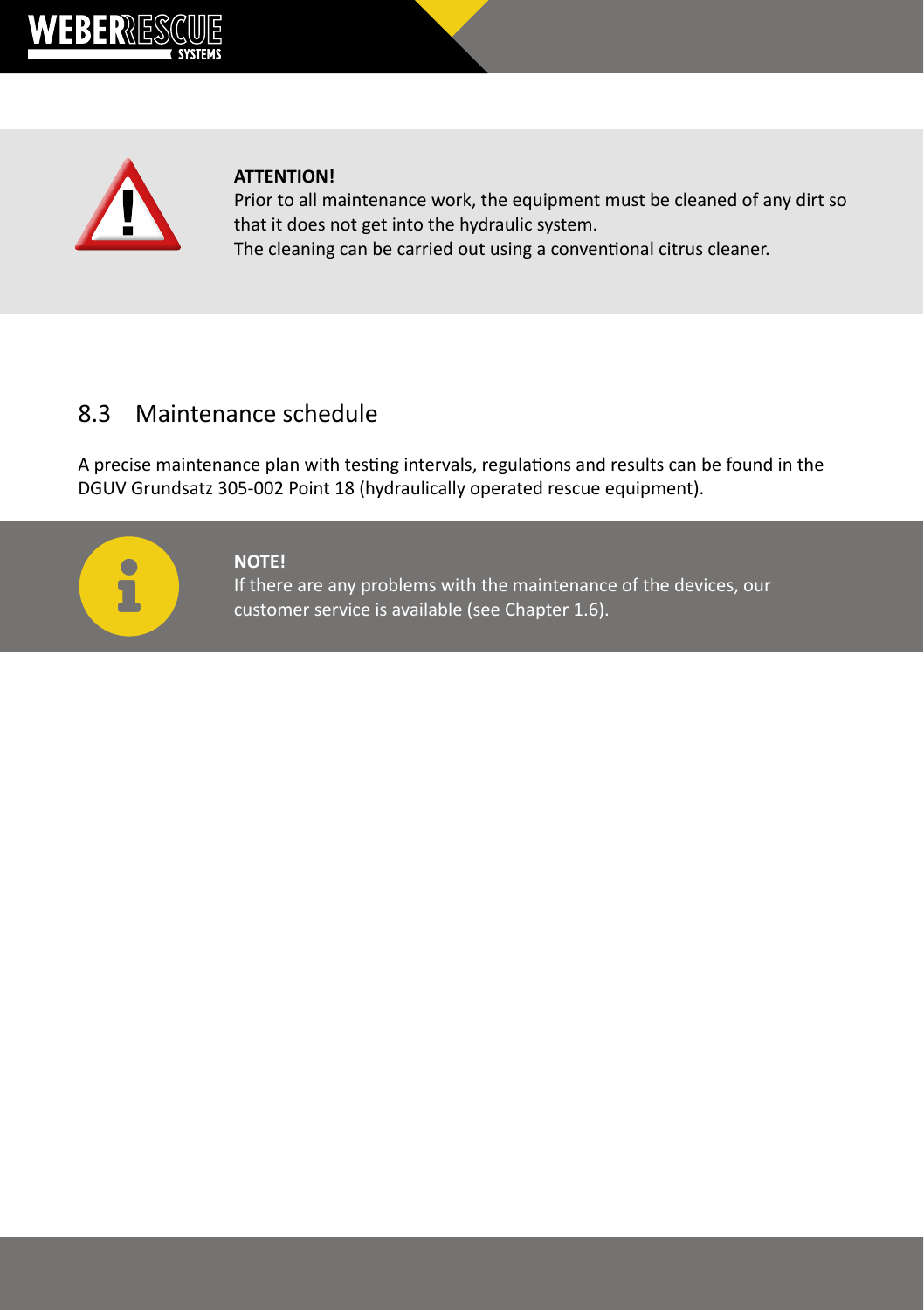# **9 Malfunctions**

| Fault                                                                                  | Possible cause                                                                                      | <b>Remedial measures</b>                                                                                         |
|----------------------------------------------------------------------------------------|-----------------------------------------------------------------------------------------------------|------------------------------------------------------------------------------------------------------------------|
| Equipment fails to deliver full<br>performance                                         | Control buttons not fully depressed                                                                 | Fully depress control buttons                                                                                    |
| Equipment delivers no power or<br>moves in the opposite direction to that<br>commanded | Pressure line (P) and return line<br>(T) were transposed when hoses or<br>couplings were replaced   | Change round, repair by authorised<br>customer service                                                           |
| Spreader cannot be coupled                                                             | Pressure build-up due to heating<br>(only SKS coupling)<br>Coupling is damaged or heavily<br>soiled | Drain a little oil out of the equipment<br>with the pressure relief plug, see<br>chapter 4.3 (only SKS coupling) |
| Oil escaping at the control handle (hole<br>between the hoses)                         | Return hose is not correctly coupled<br>(only SKS coupling)                                         | Move power unit control lever to the<br>"0" position and couple correctly (only<br>SKS coupling)                 |
| Equipment non-functional despite<br>actuating the control buttons                      | Pressure hose is not coupled                                                                        | Move power unit control lever to the<br>"0" position and couple correctly (only<br>SKS coupling)                 |
| Spreader exhibits movement in the<br>opposite direction under load                     | Check non-return valve                                                                              | Have the equipment checked by<br>authorised customer services                                                    |
| Oil discharge on the hoses or their<br>bondings                                        | Hoses leaking, possibly due to damage                                                               | Repair by authorised customer service                                                                            |
| Degradation of the surfaces of the<br>hoses                                            | Contact with aggressive chemical fluids                                                             | Repair by authorised customer service                                                                            |
| Oil escaping at the coupling halves                                                    | <b>Coupling leaking</b>                                                                             | Replace coupling, repair by authorised<br>customer service                                                       |

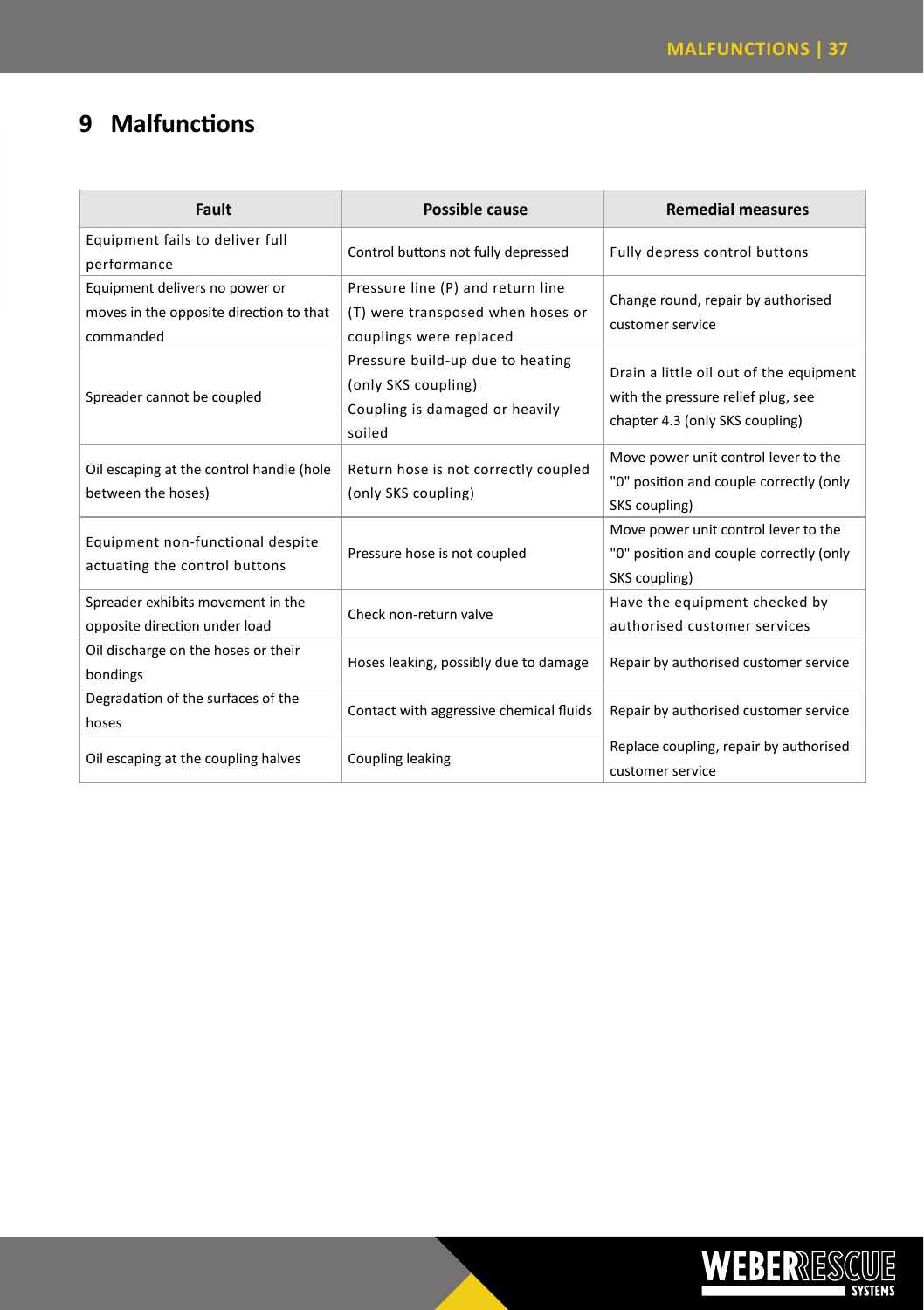

# **10 Decommissioning / Recycling**

After the end of the normal service life, the equipment must be professionally disposed of. Individual parts can, however, certainly be used again.

The hydraulic oil must be completely drained and collected. Make sure that the hydraulic oil is disposed of separately!

For disposal of all device components and packaging materials, the disposal conditions of the specific location apply.



**NOTE!** Please ask your supplier about disposing of the device.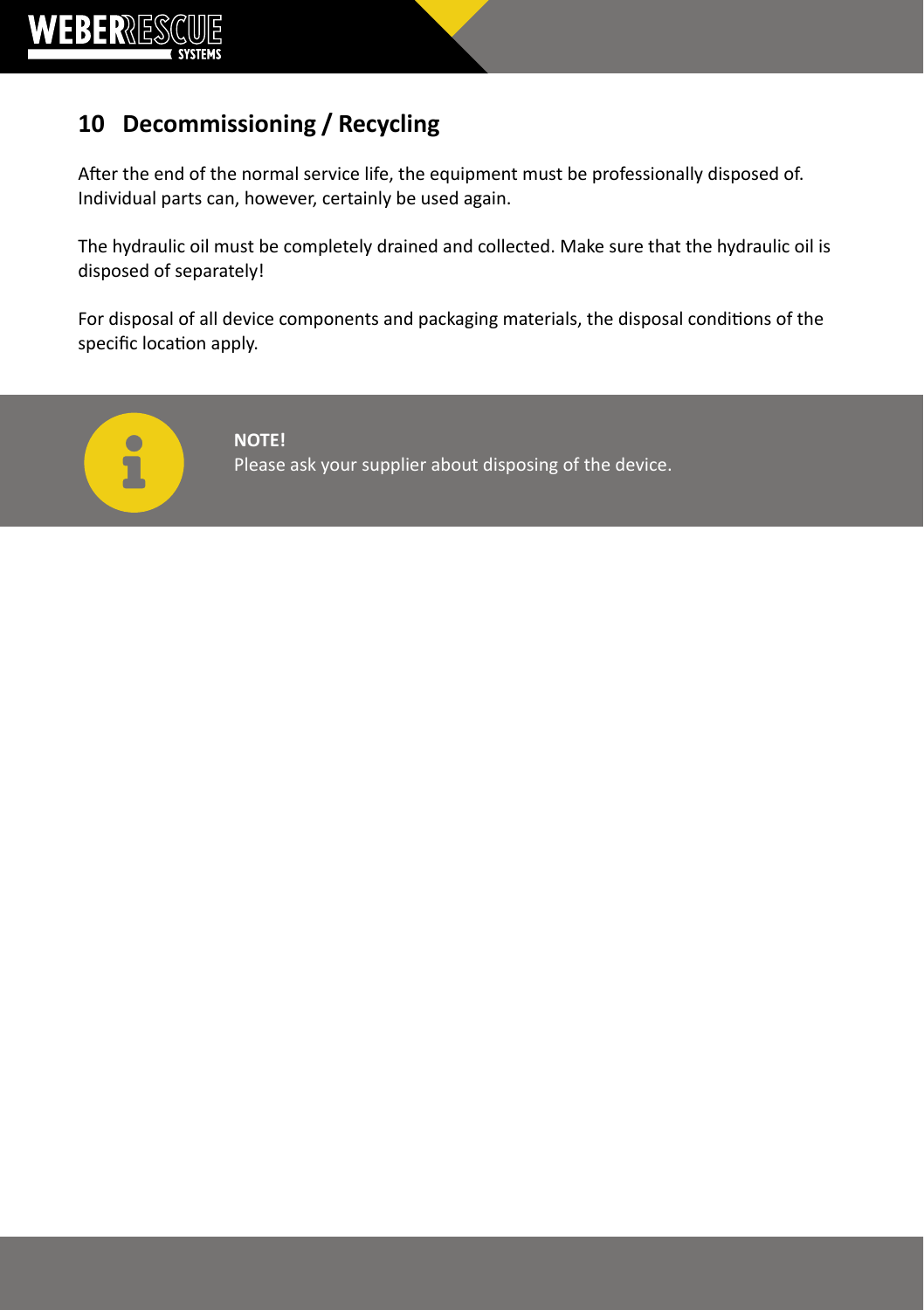# **11 EC Declaration of Conformity**

| <b>WEBER-HYDRAULIK</b>                                                                                                                                                            | <b>WEBER-HYDRAULIK GMBH</b><br>Emil Weber Platz 1, A-4460 Losenstein, Austria                                                                                                                                                                                                                                              |  |  |  |
|-----------------------------------------------------------------------------------------------------------------------------------------------------------------------------------|----------------------------------------------------------------------------------------------------------------------------------------------------------------------------------------------------------------------------------------------------------------------------------------------------------------------------|--|--|--|
|                                                                                                                                                                                   | <b>EC-DECLARATION OF CONFORMITY</b><br>according to Directive 2006/42/EC                                                                                                                                                                                                                                                   |  |  |  |
| Herewith we declare, that our "Hydraulic rescue Equipment"                                                                                                                        |                                                                                                                                                                                                                                                                                                                            |  |  |  |
| <b>SPREADERS</b>                                                                                                                                                                  | SP 35 AS, SP 40 EN, SP 40 C, SP 44 AS, SP 49, SP 50 BS, SP 54 AS,<br>SP 53 BS, SP 60, SP 64 BS, SP 80, SP 84 BS                                                                                                                                                                                                            |  |  |  |
| <b>CUTTERS/COMBI-TOOLS</b>                                                                                                                                                        | S 25-20, S 33-14, S 50 (-14), S 140-26 (LIGHT), S 220-54, S 270-71,<br>C 100-31, RS 130-49, RS 170-105, RSU 180 PLUS, RSU 210 PLUS,<br>RSX 105-29, RSX 160 (-50), RSX 165-65, RSX 180-80 (PLUS),<br>RSX 185 (-105), RSX 200-107 (PLUS), SPS 270 (LIGHT), SPS 270 (MK2),<br>SPS 360 (L) (MK2), SPS 370 (MK2), SPS 400 (MK2) |  |  |  |
| <b>RAMS</b>                                                                                                                                                                       | RZ 1-755, RZ 1-800, RZ 1-850, RZ 1-955 L, RZ 1-465 LIGHT,<br>RZ 1-580 LIGHT, RZ 1-1810 CROSSRAMMER, RZ 2-1290, RZ 2-1415 L<br>RZ 3-1640, RZD 2-1200, RZT 2-600 (RC7), RZT 2-775, RZT 2-1170,<br>RZT 2-1500, RZT 2-610 XL, RZT 2-1120 XL, RZT 2-1250 XL,<br>RZT 2-1275 XL, RZT 2-1500 XL, RZT 3-1310 XL                     |  |  |  |
| <b>SPECIAL TOOLS</b>                                                                                                                                                              | BC 250, C 45-9, SPK 250, DO 105, DO 120, HANDVARIO RIT TOOL,<br>SBH 15-255, MSE 15-255, SPS 270 H, RSX 145-29 H,                                                                                                                                                                                                           |  |  |  |
| <b>POWER-UNITS</b>                                                                                                                                                                | E/V 50, E/V 70, E/V 400 (S), V 400 ECO,<br>B-COMPACT (ECO/ECO XL), E-COMPACT, V 50 ECO, V-ECOCOMPACT,<br>V-ECOSILENT, AKKUPAC (ECO)                                                                                                                                                                                        |  |  |  |
| HANDPUMPS/ACCESSORIES                                                                                                                                                             | DPH 0705, DPH 3215, DPH 4018, DPF 4018, EPH 0203<br>and accessories to all tools                                                                                                                                                                                                                                           |  |  |  |
| meets the relevant basic safety and health requirements of the Directive<br>EC-MACHINE DIRECTIVE 2006/42/EC<br>EC-DIRECTIVE RoHS 2011/65/EU                                       |                                                                                                                                                                                                                                                                                                                            |  |  |  |
| For the relevant implementation of the safety and health requirements mentioned in the directives, the<br>following standards and or technical specifications has been respected: |                                                                                                                                                                                                                                                                                                                            |  |  |  |
| EN 13204 : 2016<br>NFPA 1936: 2020                                                                                                                                                | EN ISO 13857: 2019<br>EN ISO 12100 : 2010                                                                                                                                                                                                                                                                                  |  |  |  |
| The tools are tested according to EN 13204:2016 and NFPA 1936:2020 through TÜV-Süd.<br>Authorised person to compile the technical file(s): Josef Eder - Head of Development       |                                                                                                                                                                                                                                                                                                                            |  |  |  |
|                                                                                                                                                                                   | WEBER-HYDRAULIK GMBH<br>A-4460 Losenstein - Emil Weber Platz 1                                                                                                                                                                                                                                                             |  |  |  |

i.A. Hannes Buchner i. A. Josef Eder